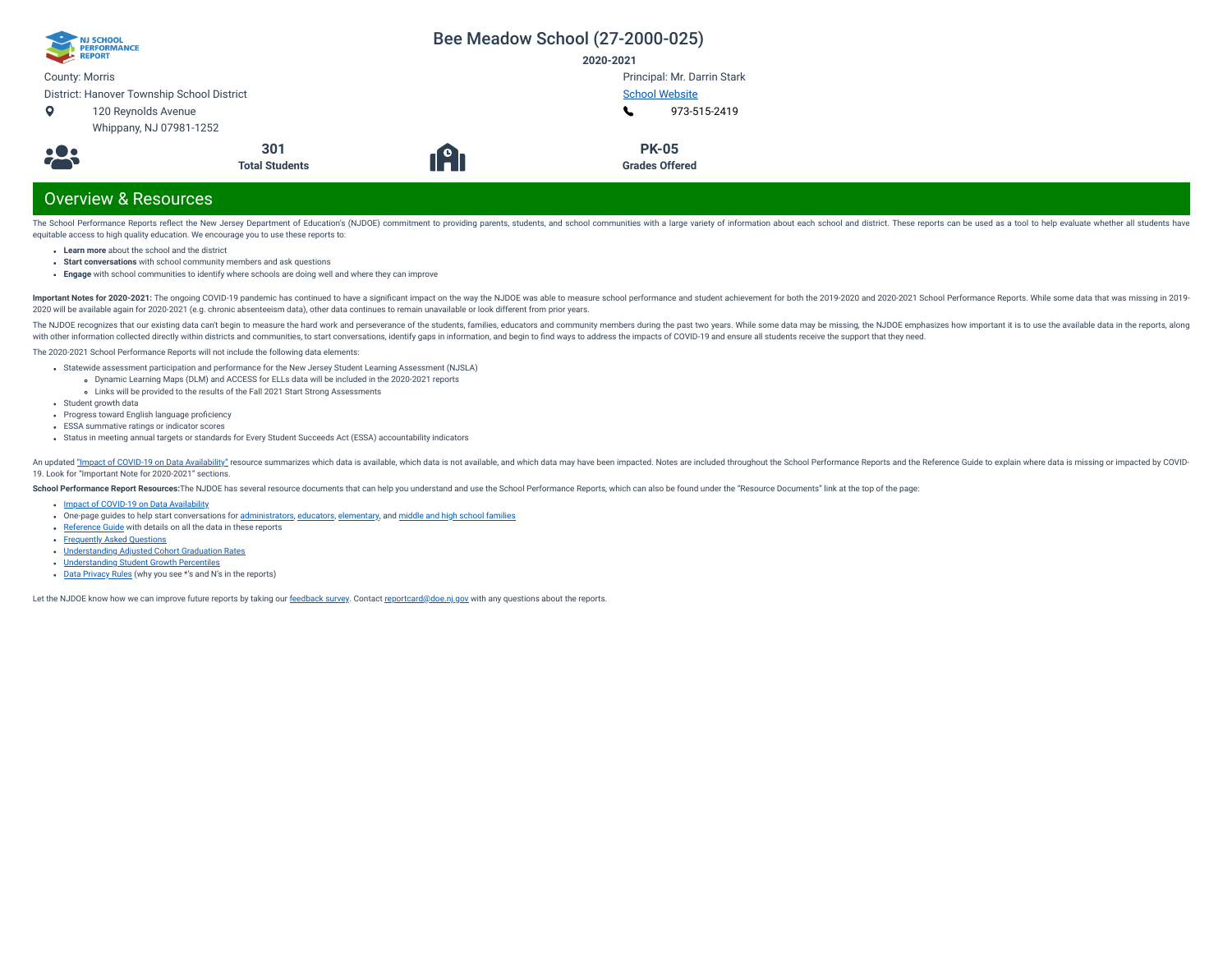

### **Report Key:**

**\*** Data is not displayed in order to protect student privacy **\*\*** Accountability calculations require 20 or more students **N** No Data is available to display **†** This indicates a table specic note,see note below table

# Overview & Resources

## **School Contact Information**

This table contains contact information including principal name, address, phone number, email address, and social media information, if provided.

| <b>Type</b>           | <b>Contact Information</b>                   |
|-----------------------|----------------------------------------------|
| County                | Morris                                       |
| District              | Hanover Township School District             |
| <b>Principal Name</b> | Mr. Darrin Stark                             |
| Address               | 120 Reynolds Avenue, Whippany, NJ 07981-1252 |
| Phone Number          | 973-515-2419                                 |
| <b>Email Address</b>  | darrin.stark@hanovertwpschools.org           |
| Website               | https://www.hanovertwpschools.com/bms        |
| Twitter               | https://twitter.com/HTPS_NJ_BMS              |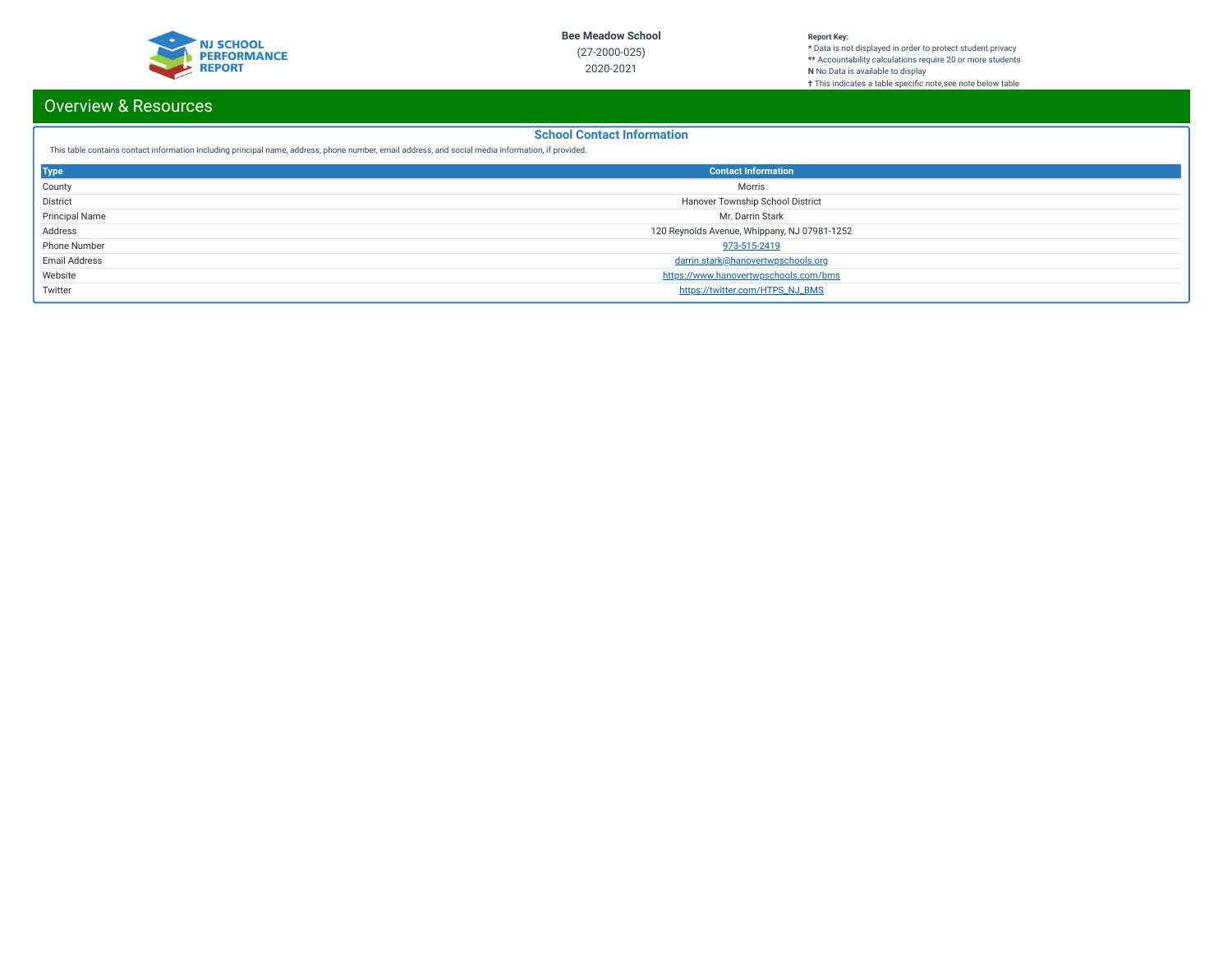

2020-2021

#### **Report Key: \*** Data is not displayed in order to protect student privacy **\*\*** Accountability calculations require 20 or more students **N** No Data is available to display **†** This indicates a table specific note, see note below table

# **Demographics**

Enrollment data reflects enrollment reported at the end of the school year and only includes students attending the school. Students that attend programs at other schools or outside of the district are not included in enro

## **Enrollment Trends by Grade**

This table shows the number of students enrolled by grade for the past three school years. Any students enrolled outside of the grades offered will be included in the total enrollment.

| <b>Grade</b> | 2018-19 | 2019-20 | 2020-21 |
|--------------|---------|---------|---------|
| PK           | 25      | 21      | 22      |
| KG           | 48      | 47      | 40      |
| 1            | 51      | 45      | 50      |
| 2            | 49      | 51      | 45      |
| 3            | 45      | 48      | 49      |
| 4            | 59      | 46      | 49      |
| 5            | 52      | 58      | 46      |
| Total        | 329     | 316     | 301     |

## **Enrollment Trends by Student Group**

This table shows the percentage of students by student group for the past three school years. Note that 2019-20 is the first year that data was collected for non-binary/undesignated gender and, as a result, the 2019-20 and 2020-21 data may not be a true representation of the student population. Additionally, to protect student privacy, gender percentages for 2019-20 are rounded to the nearest 0.5 and percentages for 2020-21 may show a range, depending on the overall school population size.

| <b>Student Group</b>                       | 2018-19 | 2019-20 | 2020-21    |
|--------------------------------------------|---------|---------|------------|
| Female                                     | 48.0%   | 48.0%   | 45.0%      |
| Male                                       | 52.0%   | 52.0%   | 55.0%      |
| Non-Binary/Undesignated Gender             |         | 1%      | $\leq 1\%$ |
| <b>Economically Disadvantaged Students</b> | 3.0%    | 4.0%    | 4.9%       |
| Students with Disabilities                 | 30.4%   | 32.0%   | 30.3%      |
| <b>English Learners</b>                    | 6.7%    | 7.1%    | 7.9%       |
| <b>Homeless Students</b>                   | 0.0%    | 0.6%    | 0.3%       |
| <b>Students in Foster Care</b>             | 0.0%    | 0.0%    | 0.0%       |
| Military-Connected Students                | 0.0%    | 0.0%    | 0.0%       |
| <b>Migrant Students</b>                    | 0.0%    | 0.0%    | 0.0%       |

## **Enrollment by Racial and Ethnic Group**

This table shows the percentage of students by racial and ethnic group for the past three school years.

| <b>Racial And Ethnic Group</b>      | 2018-19 | 2019-20 | 2020-21 |
|-------------------------------------|---------|---------|---------|
| White                               | 61.1%   | 62.1%   | 63.5%   |
| Hispanic                            | 14.6%   | 13.7%   | 13.2%   |
| <b>Black or African American</b>    | 1.5%    | 1.2%    | 0.7%    |
| Asian                               | 14.3%   | 14.9%   | 14.8%   |
| Native Hawaiian or Pacific Islander | 0.0%    | 0.0%    | 0.0%    |
| American Indian or Alaska Native    | 0.0%    | 0.0%    | 0.0%    |
| Two Or More Races                   | 8.5%    | 8.1%    | 7.9%    |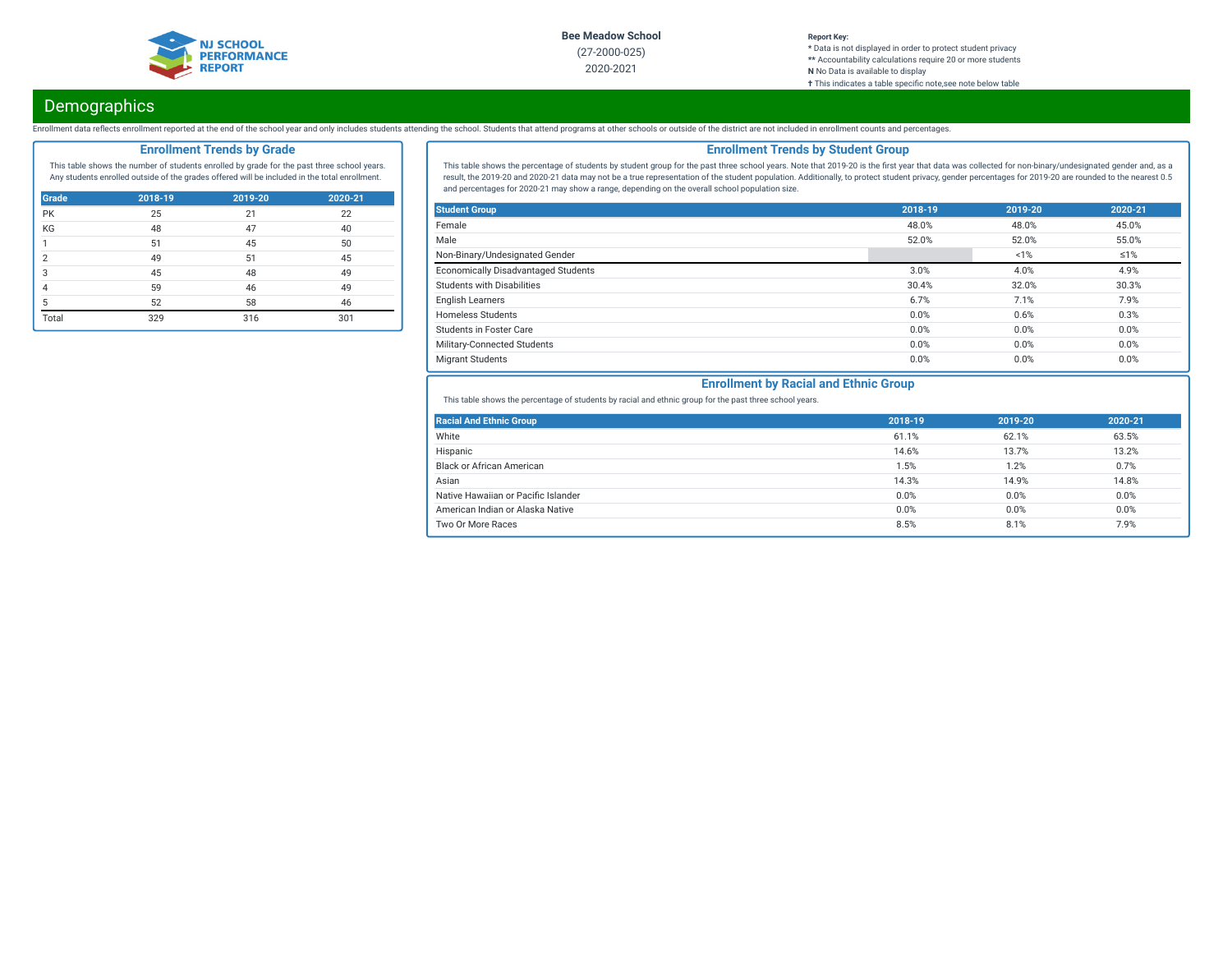

### **Report Key:**

**\*** Data is not displayed in order to protect student privacy **\*\*** Accountability calculations require 20 or more students **N** No Data is available to display **†** This indicates a table specic note,see note below table

# **Demographics**

Enrollment data reflects enrollment reported at the end of the school year and only includes students attending the school. Students that attend programs at other schools or outside of the district are not included in enro

|                                                                                                                                           | <b>Enrollment Trends by Full/Half Day PK and KG</b> |         |         |
|-------------------------------------------------------------------------------------------------------------------------------------------|-----------------------------------------------------|---------|---------|
| This table shows number of students in full day and half day Pre-Kindergarten (PK) and Kindergarten (KG) for the past three school years. |                                                     |         |         |
| <b>Grade</b>                                                                                                                              | 2018-19                                             | 2019-20 | 2020-21 |
| PK - Half Day                                                                                                                             |                                                     |         |         |
| PK - Full Day                                                                                                                             |                                                     |         |         |
| KG - Half Day                                                                                                                             |                                                     |         |         |
| KG - Full Day                                                                                                                             |                                                     |         |         |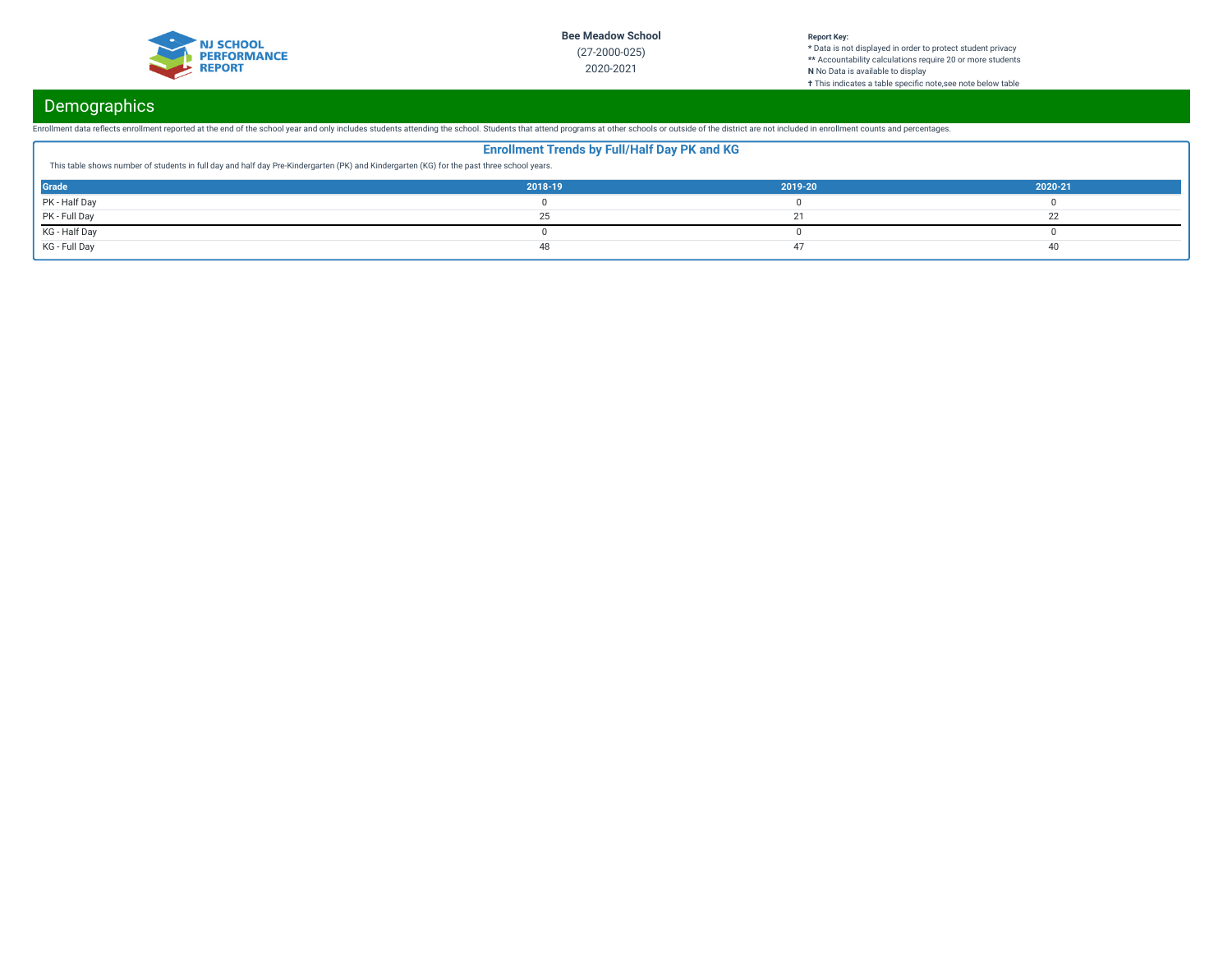

#### **Report Key: \*** Data is not displayed in order to protect student privacy **\*\*** Accountability calculations require 20 or more students **N** No Data is available to display **†** This indicates a table specific note, see note below table

# Demographics

Enrollment data reflects enrollment reported at the end of the school year and only includes students attending the school. Students that attend programs at other schools or outside of the district are not included in enro

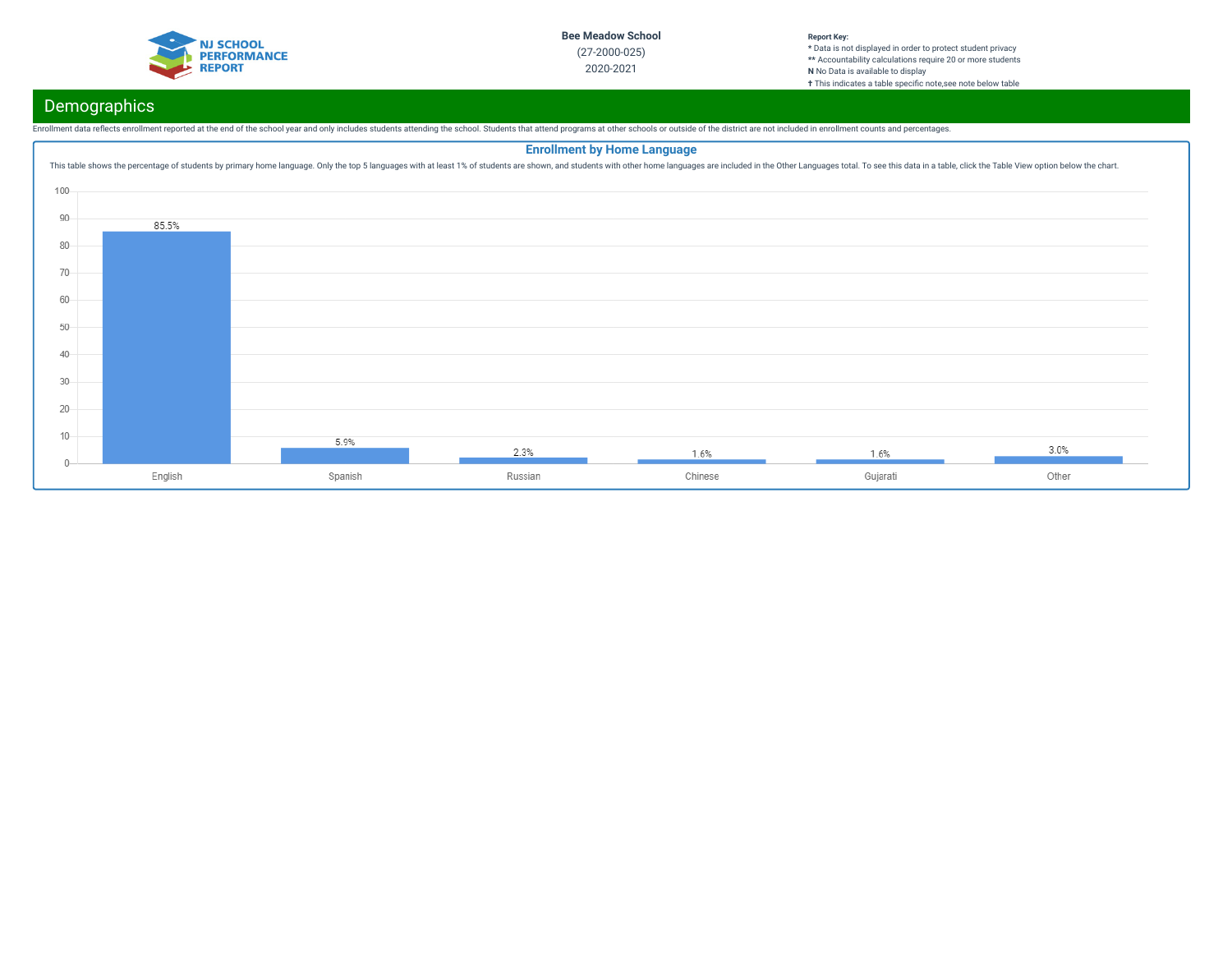

#### **Report Key: \*** Data is not displayed in order to protect student privacy **\*\*** Accountability calculations require 20 or more students **N** No Data is available to display **†** This indicates a table specific note, see note below table

# Student Growth

Student growth is a measure of how much students are learning each year. Each student receives a Student crowth Percentile (SGP) for English Language Arts (ELA) in grades 4 through 8 and for Mathematics in grades 4 through previous years.

A student's SGP falls between 1 and 99 and can be grouped into three levels: **Low Growth:** Less than 35

**Typical Growth:** Between 35 and 65

**High Growth:** Greater than 65

If the student growth percentiles for all students in the school are ordered from smallest to largest, the median student growth percentile (mSGP) for the school is the percentile in the middle of that list. Watch a short median Student Growth Percentiles (mSGP) are calculated for groups of students.

Important note for 2020-21: Due to the cancellation of statewide assessments as a result of the COVID-19 pandemic in both 2019-20 and 2020-21, student growth percentile were not calculated and will not be reported for eith percentiles and other measures of student growth will not be included in this report.

## **Student Growth Trends and Progress**

These graphs illustrate trends in student growth over the last three years. Student growth is measured by median student growth percentile. The table below shows how student growth over the last three years compares to the Important note for 2020-21: Due to the cancellation of statewide assessments as a result of the COVID-19 pandemic in both 2019-20 and 2020-21, student growth percentiles were not calculated and will not be reported for the



| Performance Measure                         | 2018-19 ELA      | 2019-20 ELA | 2020-21 ELA | 2018-19 Math | 2019-20 Math | 2020-21 Math |
|---------------------------------------------|------------------|-------------|-------------|--------------|--------------|--------------|
| Median Student Growth Percentile            |                  |             |             | 47.5         |              |              |
| Met Standard (40-59.5)?                     | Exceeds Standard |             |             | Met Standard |              |              |
| Statewide: Median Student Growth Percentile |                  |             |             | 50           |              |              |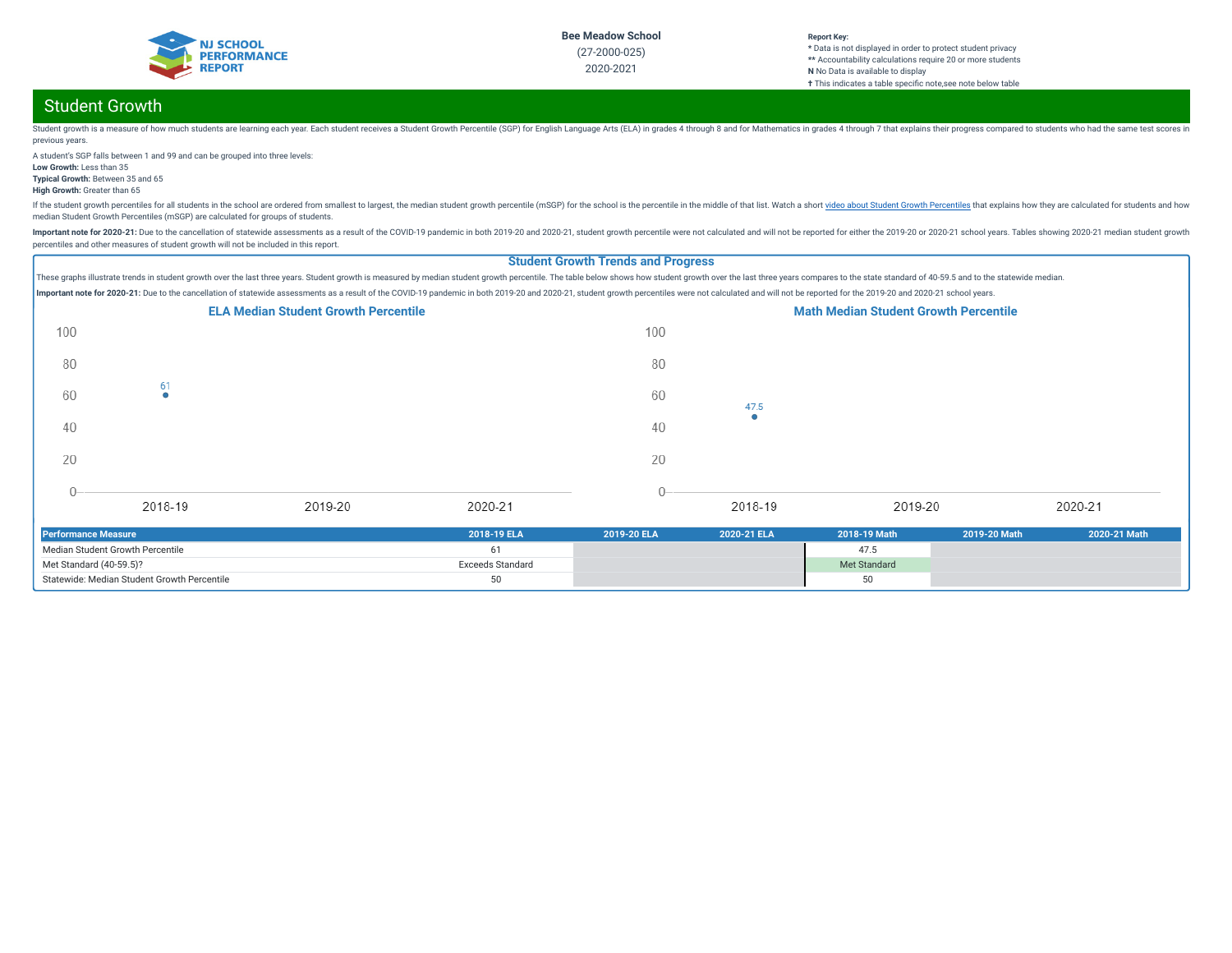

#### **Report Key: \*** Data is not displayed in order to protect student privacy **\*\*** Accountability calculations require 20 or more students **N** No Data is available to display **†** This indicates a table specific note, see note below table

# Academic Achievement

Important note for 2020-21: Due to the cancellation of statewide assessments in 2019-20 and 2020-21 and federal waivers as a result of the COVID-19 pandemic, statewide assessment results for the New Jersey Student Learning not be reported for the 2019-20 and 2020-21 school years. Tables showing 2020-21 NJSLA results and related accountability measures will not be included in this report.

The Dynamic Learning Maps (DLM) and ACCESS for ELLs assessments were administered in spring 2021 and results will be included for the 2020-21 school year. These two assessments were administered in-person only, not remotel previous years. As a result, the NJDOE recommends using caution in comparing results for 2020-21 to prior or future years.

The fall 2021 administration of the Start Strong assessment was used to satisfy the federal statewide assessment requirement to administer general assessments in ELA, mathematics, and science for the 2020-21 school year. A requirements for the 2020-2021 school year. Results of the fall 2021 Start Strong results are available on the NJDOE [website](https://www.state.nj.us/education/title1/accountability/progress/21/). Please note that these results are aligned to reporting requirements for the 2020-2021 school ye school/district, grade level, and student group status in that file represent the student's enrollment as of June 2021, not as of fall 2022. Other reports on Start Strong results that reflect all students testing as of Fal

### **English Language Arts and Mathematics Performance Trends**

These graphs show trends in the Proficiency Rate for Federal Accountability over the last three years. The data includes the results of students taking both the New Jersey Student Learning Assessment (NJSLA) and the DLM al percentage of students that met or exceeded expectations on the assessments (NJSLA or DLM) with an adjustment made if the participation rate is below 95% to ensure reporting on at least 95% of students. NJSLA results for 2 less than half a school year are excluded from performance results. The table below provides participation rates, proficiency rates, annual targets and status in meeting the targets, and statewide proficiency rates.

Important note for 2020-21: Due to the cancellation of statewide assessments in 2019-20 and 2020-21 and federal waivers as a result of the COVID-19 pandemic, statewide assessment results are not available for the 2019-20 a



| <b>Performance Measure</b>                            | 2018-19 ELA       | 2019-20 ELA | 2020-21 ELA | 2018-19 Math      | 2019-20 Math | 2020-21 Math |
|-------------------------------------------------------|-------------------|-------------|-------------|-------------------|--------------|--------------|
| <b>Participation Rate</b>                             | 97.5%             |             |             | 97.5%             |              |              |
| Proficiency Rate for Federal Accountability           | 65.2%             |             |             | 54.8%             |              |              |
| Annual Target                                         | 64.5%             |             |             | 54.8%             |              |              |
| Met Annual Target?                                    | <b>Met Target</b> |             |             | <b>Met Target</b> |              |              |
| Statewide Proficiency Rate for Federal Accountability | 57.9%             |             |             | 44.5%             |              |              |
| + Target was met within a confidence interval.        |                   |             |             |                   |              |              |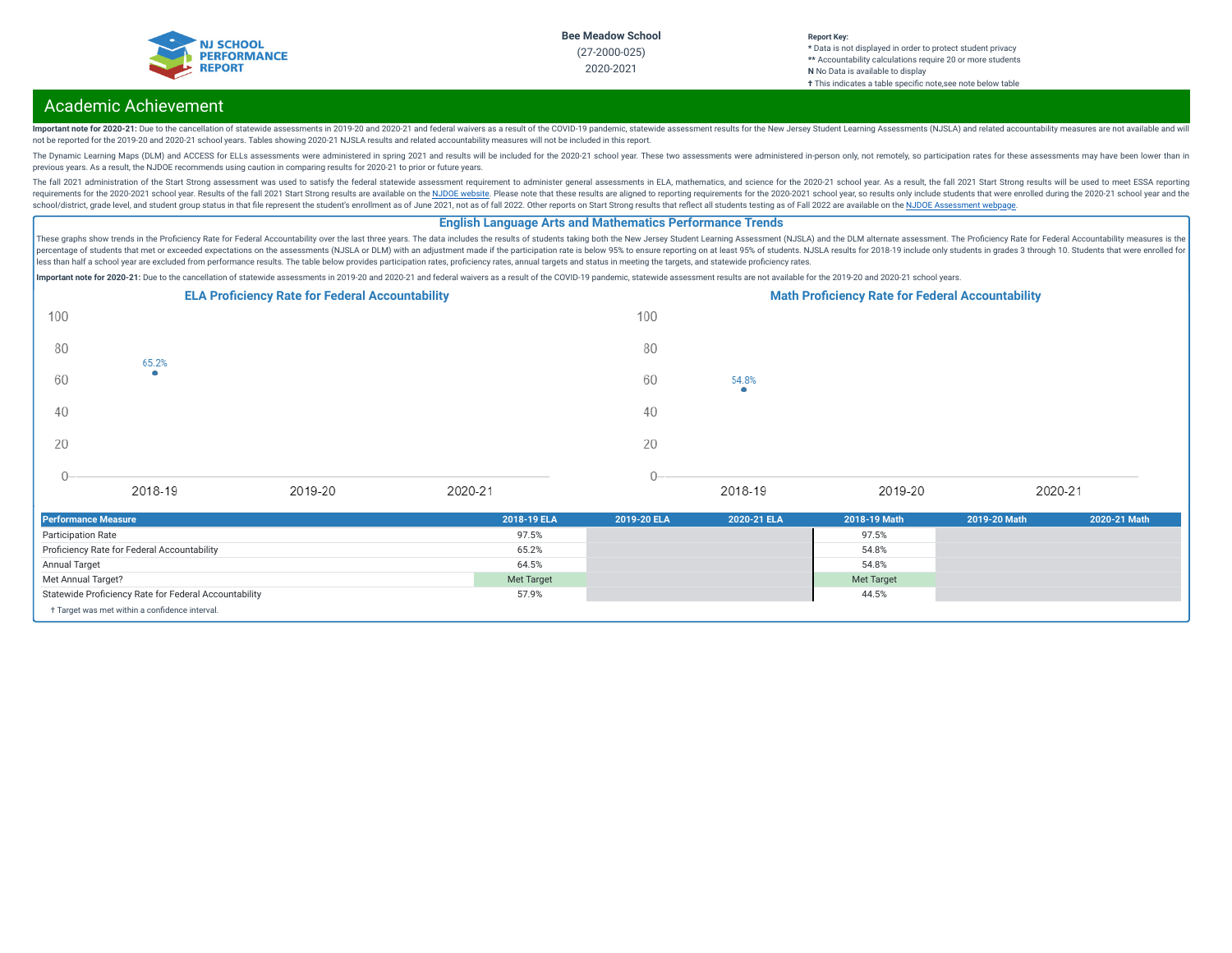

#### **Report Key: \*** Data is not displayed in order to protect student privacy **\*\*** Accountability calculations require 20 or more students **N** No Data is available to display **†** This indicates a table specic note,see note below table

# Academic Achievement

Important note for 2020-21: Due to the cancellation of statewide assessments in 2019-20 and 2020-21 and federal waivers as a result of the COVID-19 pandemic, statewide assessment results for the New Jersey Student Learning not be reported for the 2019-20 and 2020-21 school years. Tables showing 2020-21 NJSLA results and related accountability measures will not be included in this report.

The Dynamic Learning Maps (DLM) and ACCESS for ELLs assessments were administered in spring 2021 and results will be included for the 2020-21 school year. These two assessments were administered in-person only, not remotel previous years. As a result, the NJDOE recommends using caution in comparing results for 2020-21 to prior or future years.

The fall 2021 administration of the Start Strong assessment was used to satisfy the federal statewide assessment requirement to administer general assessments in ELA, mathematics, and science for the 2020-21 school year. A requirements for the 2020-2021 school year. Results of the fall 2021 Start Strong results are available on the NJDOE [website](https://www.state.nj.us/education/title1/accountability/progress/21/). Please note that these results are aligned to reporting requirements for the 2020-2021 school ye school/district, grade level, and student group status in that file represent the student's enrollment as of June 2021, not as of fall 2022. Other reports on Start Strong results that reflect all students testing as of Fal

#### **English Language Arts Assessment - Performance Trends** This graph shows the percentage of students who met or exceeded expectations on each grade level exam on the New Jersey Student Learning Assessment (NJSLA) for English Language Arts (ELA) for the past three years. Important note for 2020-21: Due to the cancellation of statewide assessments in 2019-20 and 2020-21 and federal waivers as a result of the COVID-19 pandemic, statewide assessment results are not available for the 2019-20 a **Percentage of Students Meeting/** of Students Meeting 2018-2019 2019-2020 2020-2021  $100 -$ **Exceeding Expectations Exceeding Expectations**90 80 76% 70 61% 61% 60 50 40 Percentage  $30 20 -$ 10 N  $\mathbb N$  $\mathbb N$ N N N  $\Omega$ Grade 3 Grade 4 Grade 5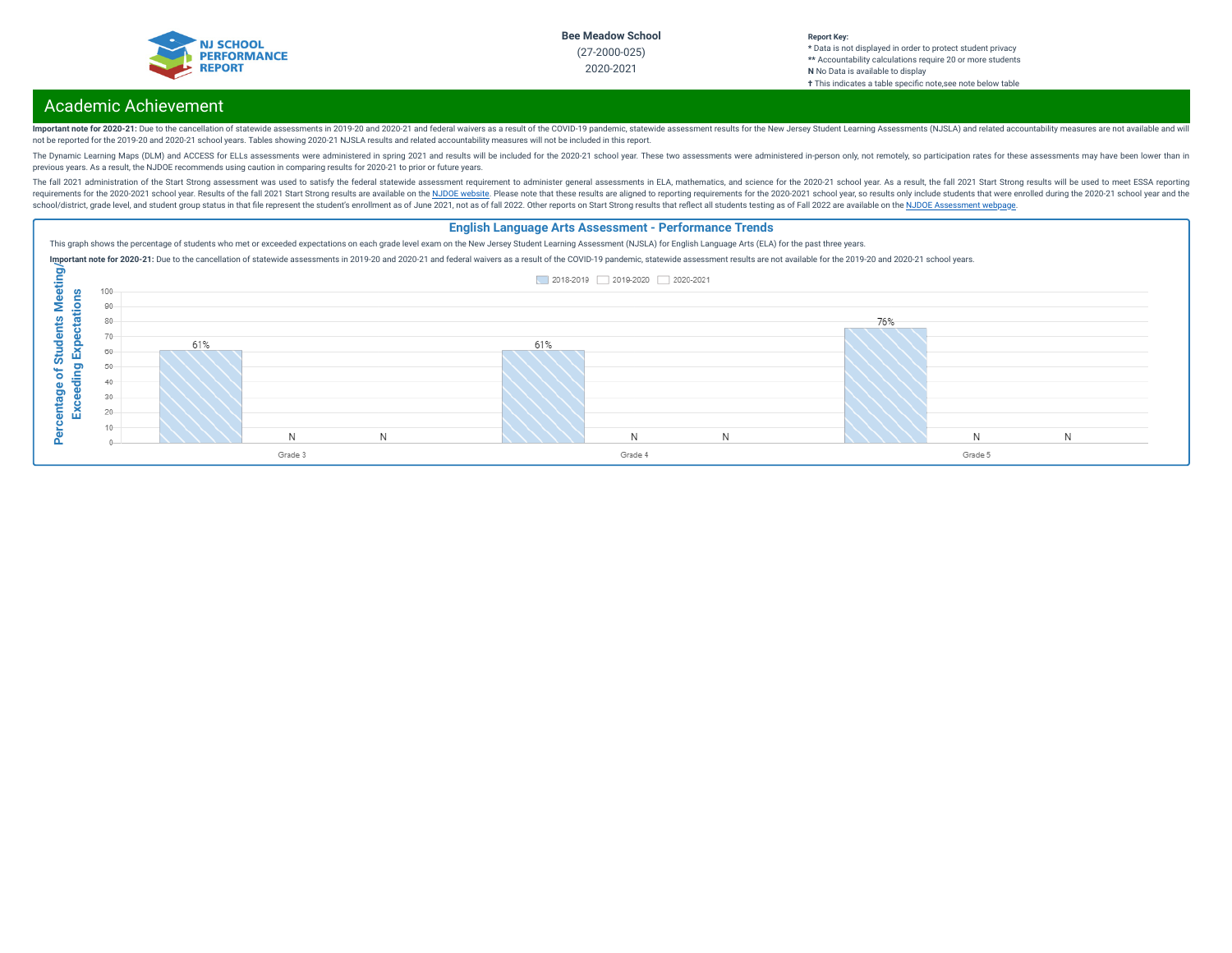

#### **Report Key: \*** Data is not displayed in order to protect student privacy **\*\*** Accountability calculations require 20 or more students **N** No Data is available to display **†** This indicates a table specific note, see note below table

# Academic Achievement

Important note for 2020-21: Due to the cancellation of statewide assessments in 2019-20 and 2020-21 and federal waivers as a result of the COVID-19 pandemic, statewide assessment results for the New Jersey Student Learning not be reported for the 2019-20 and 2020-21 school years. Tables showing 2020-21 NJSLA results and related accountability measures will not be included in this report.

The Dynamic Learning Maps (DLM) and ACCESS for ELLs assessments were administered in spring 2021 and results will be included for the 2020-21 school year. These two assessments were administered in-person only, not remotel previous years. As a result, the NJDOE recommends using caution in comparing results for 2020-21 to prior or future years.

The fall 2021 administration of the Start Strong assessment was used to satisfy the federal statewide assessment requirement to administer general assessments in ELA, mathematics, and science for the 2020-21 school year. A requirements for the 2020-2021 school year. Results of the fall 2021 Start Strong results are available on the NJDOE [website](https://www.state.nj.us/education/title1/accountability/progress/21/). Please note that these results are aligned to reporting requirements for the 2020-2021 school ye school/district, grade level, and student group status in that file represent the student's enrollment as of June 2021, not as of fall 2022. Other reports on Start Strong results that reflect all students testing as of Fal

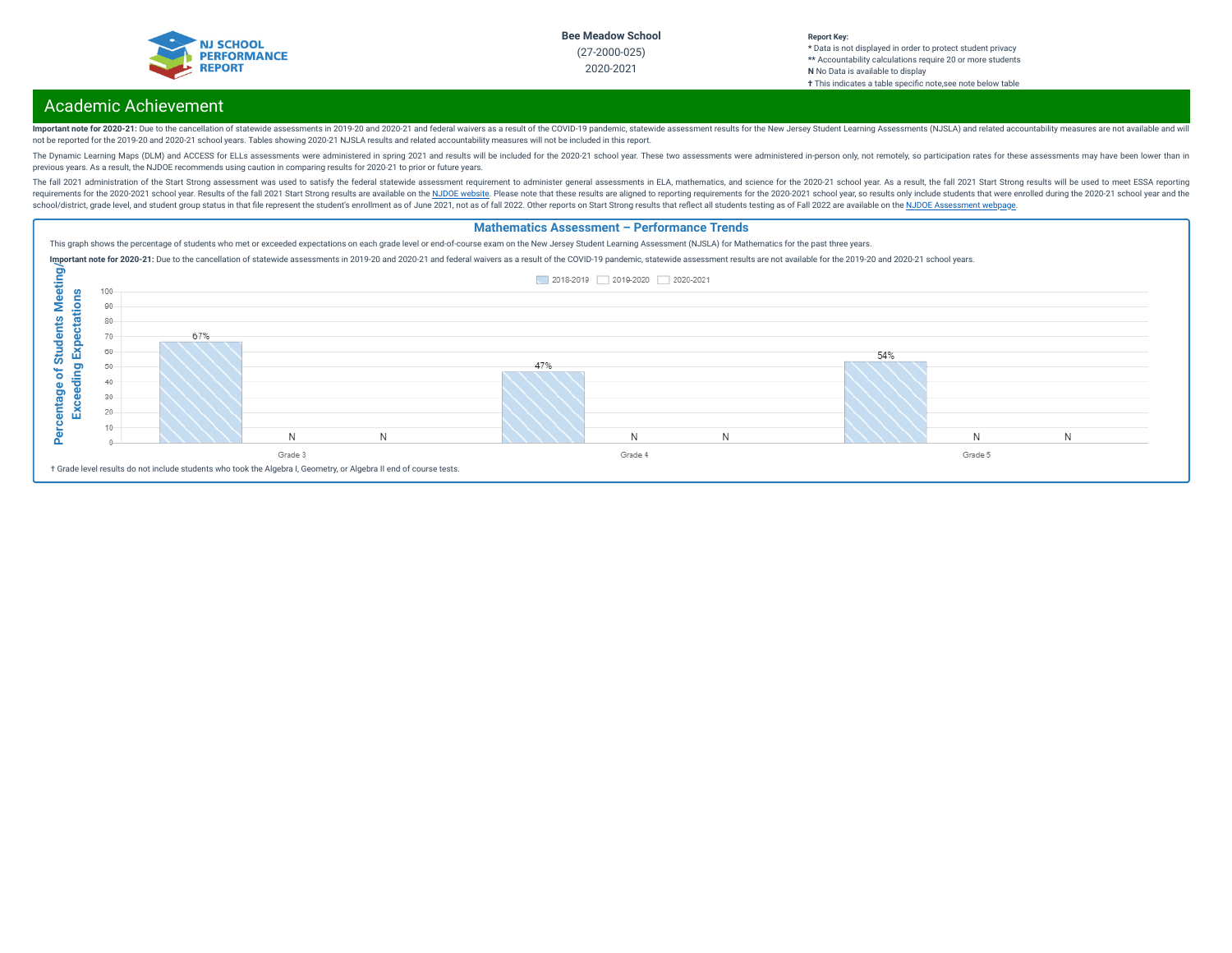

#### **Report Key: \*** Data is not displayed in order to protect student privacy **\*\*** Accountability calculations require 20 or more students **N** No Data is available to display **†** This indicates a table specic note,see note below table

# Academic Achievement

Important note for 2020-21: Due to the cancellation of statewide assessments in 2019-20 and 2020-21 and federal waivers as a result of the COVID-19 pandemic, statewide assessment results for the New Jersey Student Learning not be reported for the 2019-20 and 2020-21 school years. Tables showing 2020-21 NJSLA results and related accountability measures will not be included in this report.

The Dynamic Learning Maps (DLM) and ACCESS for ELLs assessments were administered in spring 2021 and results will be included for the 2020-21 school year. These two assessments were administered in-person only, not remotel previous years. As a result, the NJDOE recommends using caution in comparing results for 2020-21 to prior or future years.

The fall 2021 administration of the Start Strong assessment was used to satisfy the federal statewide assessment requirement to administer general assessments in ELA, mathematics, and science for the 2020-21 school year. A requirements for the 2020-2021 school year. Results of the fall 2021 Start Strong results are available on the NJDOE [website](https://www.state.nj.us/education/title1/accountability/progress/21/). Please note that these results are aligned to reporting requirements for the 2020-2021 school ye school/district, grade level, and student group status in that file represent the student's enrollment as of June 2021, not as of fall 2022. Other reports on Start Strong results that reflect all students testing as of Fal

### **DLM Alternate Assessment - Participation**

This table shows the number of students taking the Dynamic Learning Maps (DLM) alternate assessment, which tests academic progress in English Language Arts (ELA) and Mathematics for students with the most significant intel

Important note for 2020-21: The Dynamic Learning Maps (DLM) assessment was administered in spring 2021 in-person only, not remotely, and participation rates may have been lower than in previous years. As a result, the NJDO future years.

| Grade | <b>ELA: # Students Tested</b> | <b>Math: # Students Tested</b> |
|-------|-------------------------------|--------------------------------|
|       |                               |                                |
|       |                               |                                |
|       |                               |                                |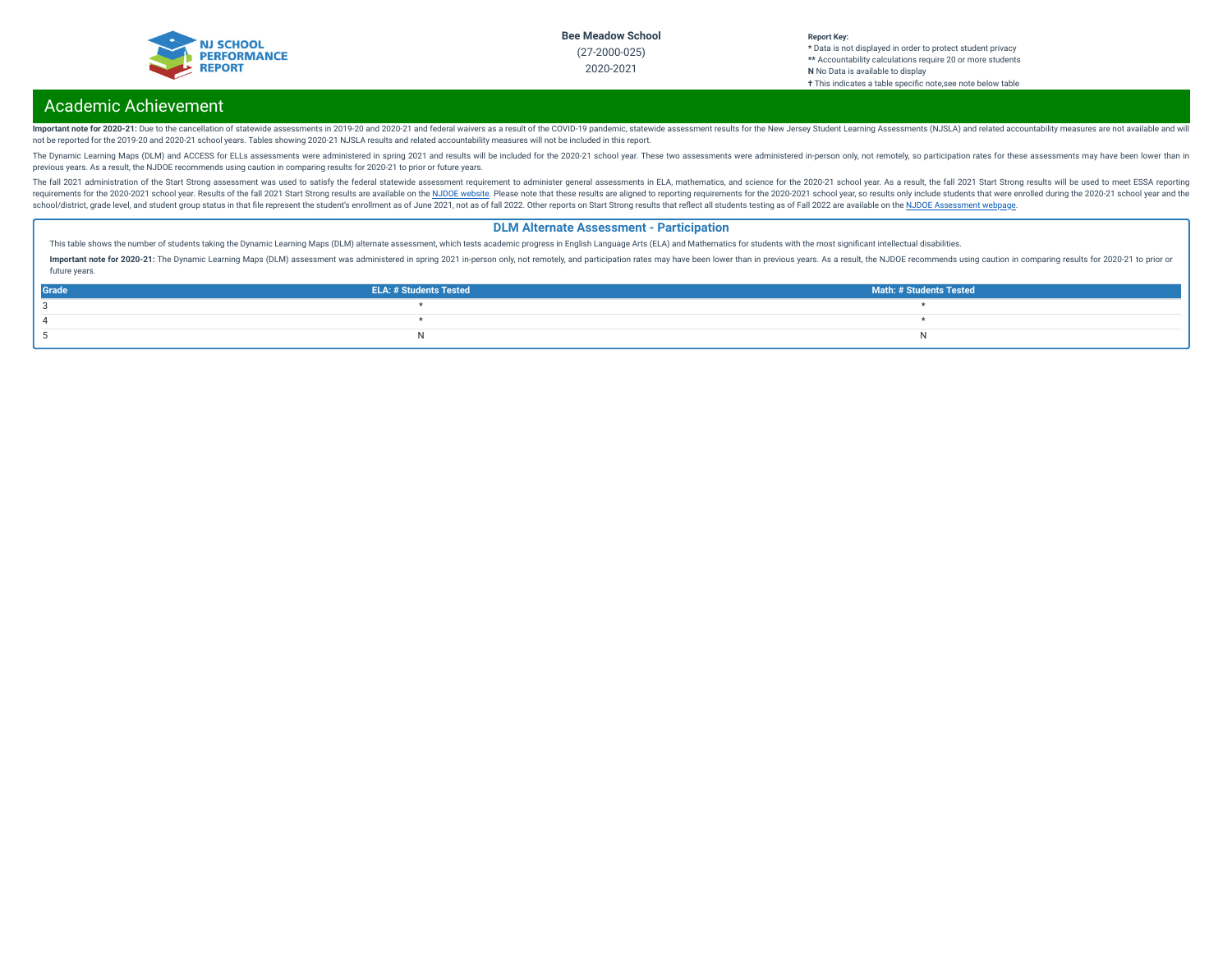

#### **Report Key: \*** Data is not displayed in order to protect student privacy **\*\*** Accountability calculations require 20 or more students **N** No Data is available to display **†** This indicates a table specific note, see note below table

# Academic Achievement

Important note for 2020-21: Due to the cancellation of statewide assessments in 2019-20 and 2020-21 and federal waivers as a result of the COVID-19 pandemic, statewide assessment results for the New Jersey Student Learning not be reported for the 2019-20 and 2020-21 school years. Tables showing 2020-21 NJSLA results and related accountability measures will not be included in this report.

The Dynamic Learning Maps (DLM) and ACCESS for ELLs assessments were administered in spring 2021 and results will be included for the 2020-21 school year. These two assessments were administered in-person only, not remotel previous years. As a result, the NJDOE recommends using caution in comparing results for 2020-21 to prior or future years.

The fall 2021 administration of the Start Strong assessment was used to satisfy the federal statewide assessment requirement to administer general assessments in ELA, mathematics, and science for the 2020-21 school year. A requirements for the 2020-2021 school year. Results of the fall 2021 Start Strong results are available on the NJDOE [website](https://www.state.nj.us/education/title1/accountability/progress/21/). Please note that these results are aligned to reporting requirements for the 2020-2021 school ye school/district, grade level, and student group status in that file represent the student's enrollment as of June 2021, not as of fall 2022. Other reports on Start Strong results that reflect all students testing as of Fal

### **English Language Progress to Proficiency**

This table shows the percentage of English Learners who demonstrated the expected amount of growth on the ACCESS for ELLs 2.0 Assessment for English Language proficiency. A student's expected growth is based on the student increased by equal intervals each year so that the student meets the proficiency cut score of 4.5 within five years. The table shows the annual target for the percentage of students making expected growth and whether that

Important note for 2020-21: Due to the cancellation of the ACCESS for ELLs assessment in 2019-20 and federal waivers as a result of the COVID-19 pandemic, English Language Progress to Proficiency is not available for 2020-

### **English Language Proficiency Test - Participation and Performance**

This table shows, by years in district, the number of English learner students taking the ACCESS for ELLs 2.0 Assessment for English language proficiency and the percentage of students tested that received an overall score proficient status.

Important note for 2020-21: The ACCESS for ELLs assessment was administered in spring 2021 in-person only, not remotely, and participation rates may have been lower than in previous years. As a result, the NJDOE recommends

| <b>Years in District</b> | # Students Tested | % Students with Overall Score Below 4.5 | % Students with Overall Score 4.5 or Above |
|--------------------------|-------------------|-----------------------------------------|--------------------------------------------|
| $0 - 2$                  |                   | 85.79                                   | 14.3%                                      |
| $3 - 4$                  |                   |                                         |                                            |
| 5 or more                |                   |                                         |                                            |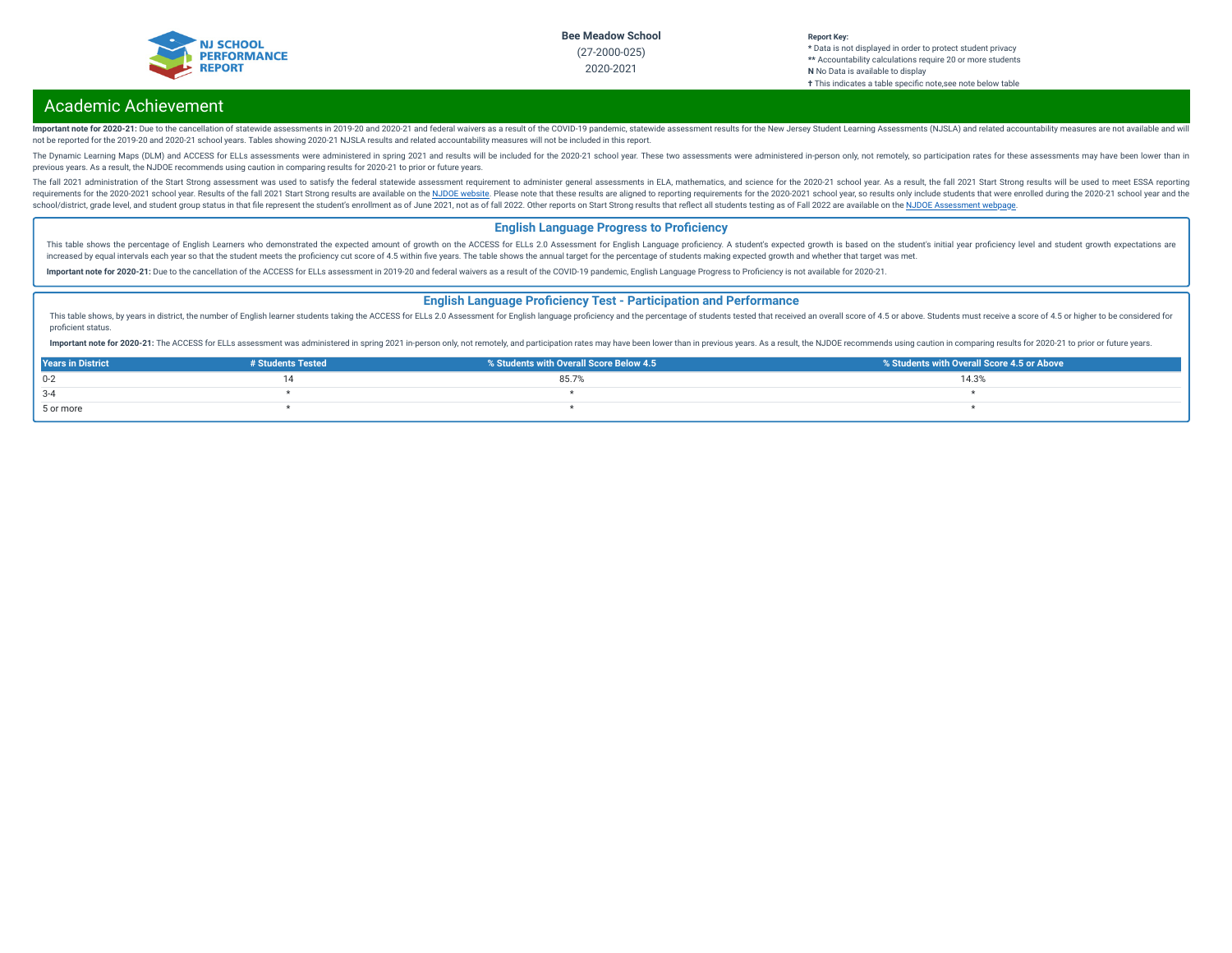

#### **Report Key: \*** Data is not displayed in order to protect student privacy **\*\*** Accountability calculations require 20 or more students **N** No Data is available to display **†** This indicates a table specic note,see note below table

# Academic Achievement

The New Jersey Student Learning Assessment for Science (NJSLA-S) measures student proficiency with the New Jersey Student Learning Standards for Science. All students in grades 5, 8, and 11 will take the NJSLA-Science asse proficiency. Visit the [NJSLA-Science](https://www.nj.gov/education/assessment/resources/science/) website for more information about NJSLA-S. These results do not include students that took the Dynamic Learning Maps (DLM) Science [assessment](https://www.nj.gov/education/schools/achievement/). Visit the assessment reports page for DLM

Important note for 2020-21: Due to the cancellation of statewide assessments in 2019-20 and 2020-21 and federal waivers as a result of the COVID-19 pandemic, statewide assessment results are not available for the 2019-20 a will not be included in this report.

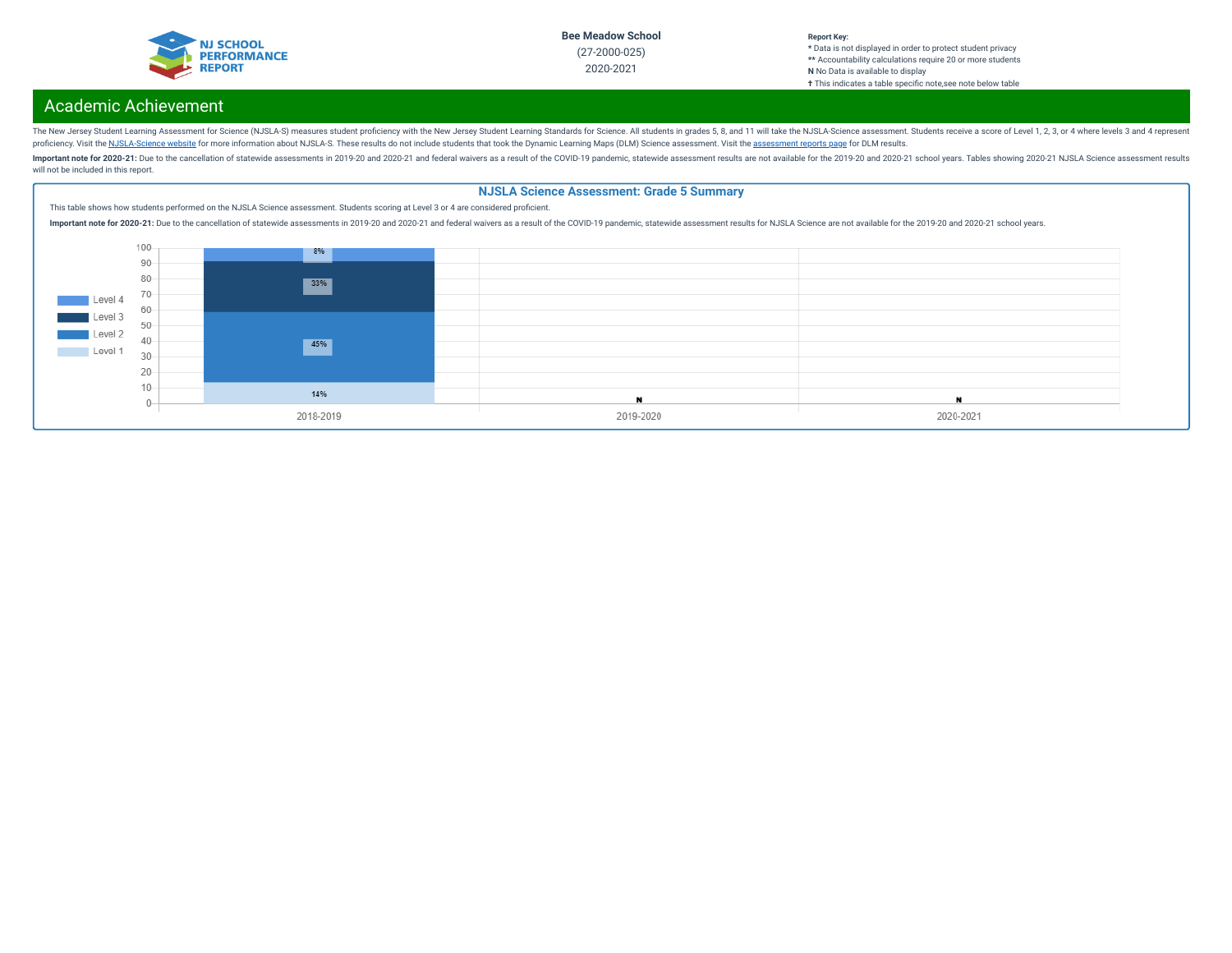

#### **Report Key: \*** Data is not displayed in order to protect student privacy **\*\*** Accountability calculations require 20 or more students **N** No Data is available to display **†** This indicates a table specic note,see note below table

# Climate and Environment

Student absences provide important information about a school's culture and climate. Research shows that absences impact a student's ability to succeed in school. The New Jersey Department of Education used input from New and student success for the ESSA accountability plan. Chronic absenteeism is defined as being absent for 10% or more of the days enrolled during the school year. A student who is not present for any reason, whether excused statute or regulations. Students with fewer than 45 days in membership are excluded from attendance calculations.

Important note for 2020-21:The absenteeism data for the 2020-21 school year reflects both in-person and remote instruction. Districts were able to employ multiple ways to determine whether a student in a remote learning en logging in to online learning platforms, or monitoring student submission of assignments. Because the number of days students spent in in-person and remote learning environments during the school year differed, the NJDOE r districts and comparing 2020-21 data to prior or future school years.

### **Chronic Absenteeism**

This table shows the number and percentage of students in grades K-12 both overall and by student group who were chronically absent during the school year.

Important Note for 2020-21: NJDOE received federal waivers which removed the requirement to report on status in meeting annual ESSA targets for 2019-20 and 2020-21. As a result, state averages and status in meeting the sta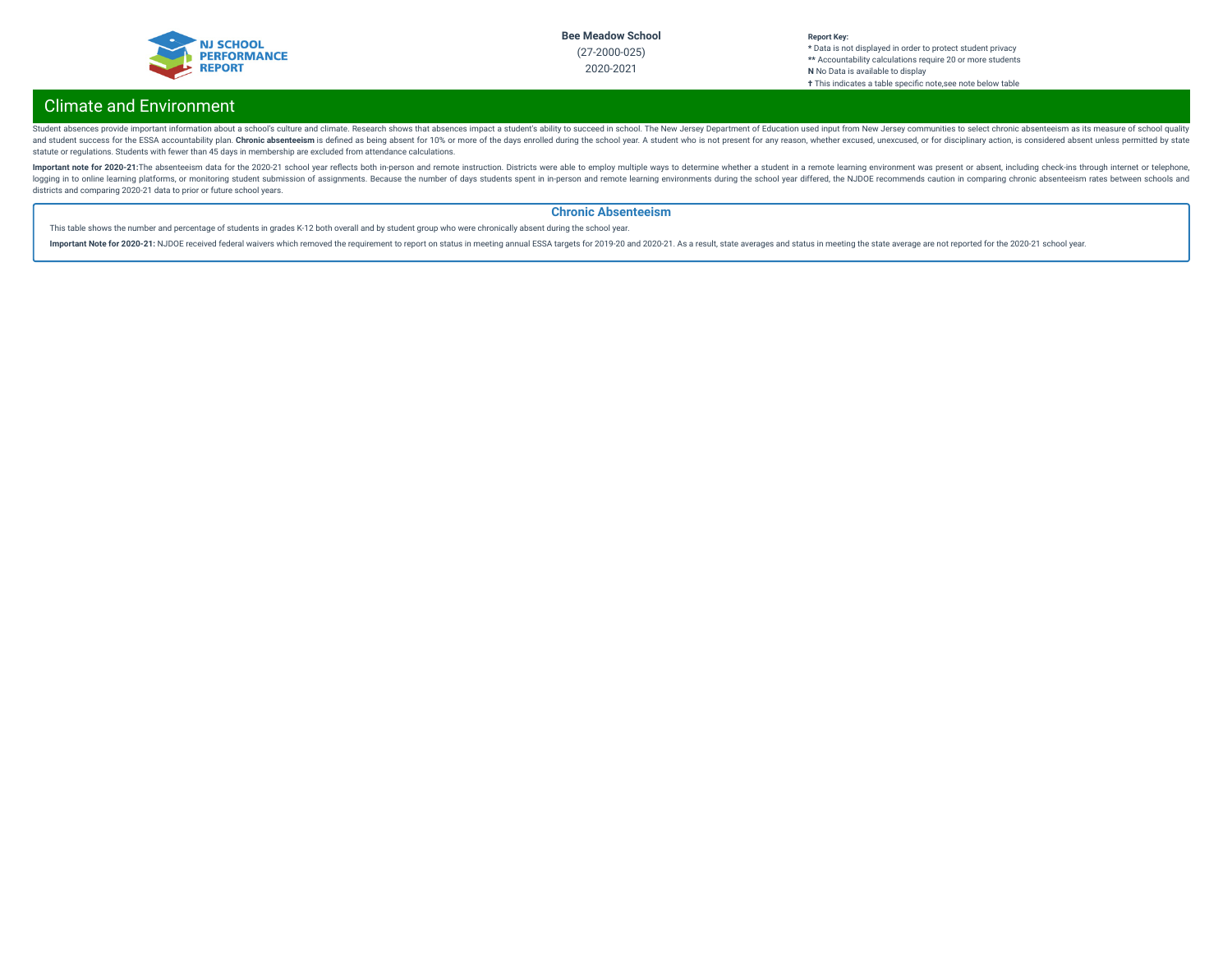

#### **Report Key: \*** Data is not displayed in order to protect student privacy **\*\*** Accountability calculations require 20 or more students **N** No Data is available to display **†** This indicates a table specic note,see note below table

# Climate and Environment

Student absences provide important information about a school's culture and climate. Research shows that absences impact a student's ability to succeed in school. The New Jersey Department of Education used input from New and student success for the ESSA accountability plan. Chronic absenteeism is defined as being absent for 10% or more of the days enrolled during the school year. A student who is not present for any reason, whether excused statute or regulations. Students with fewer than 45 days in membership are excluded from attendance calculations.

Important note for 2020-21:The absenteeism data for the 2020-21 school year reflects both in-person and remote instruction. Districts were able to employ multiple ways to determine whether a student in a remote learning en logging in to online learning platforms, or monitoring student submission of assignments. Because the number of days students spent in in-person and remote learning environments during the school year differed, the NJDOE r districts and comparing 2020-21 data to prior or future school years.

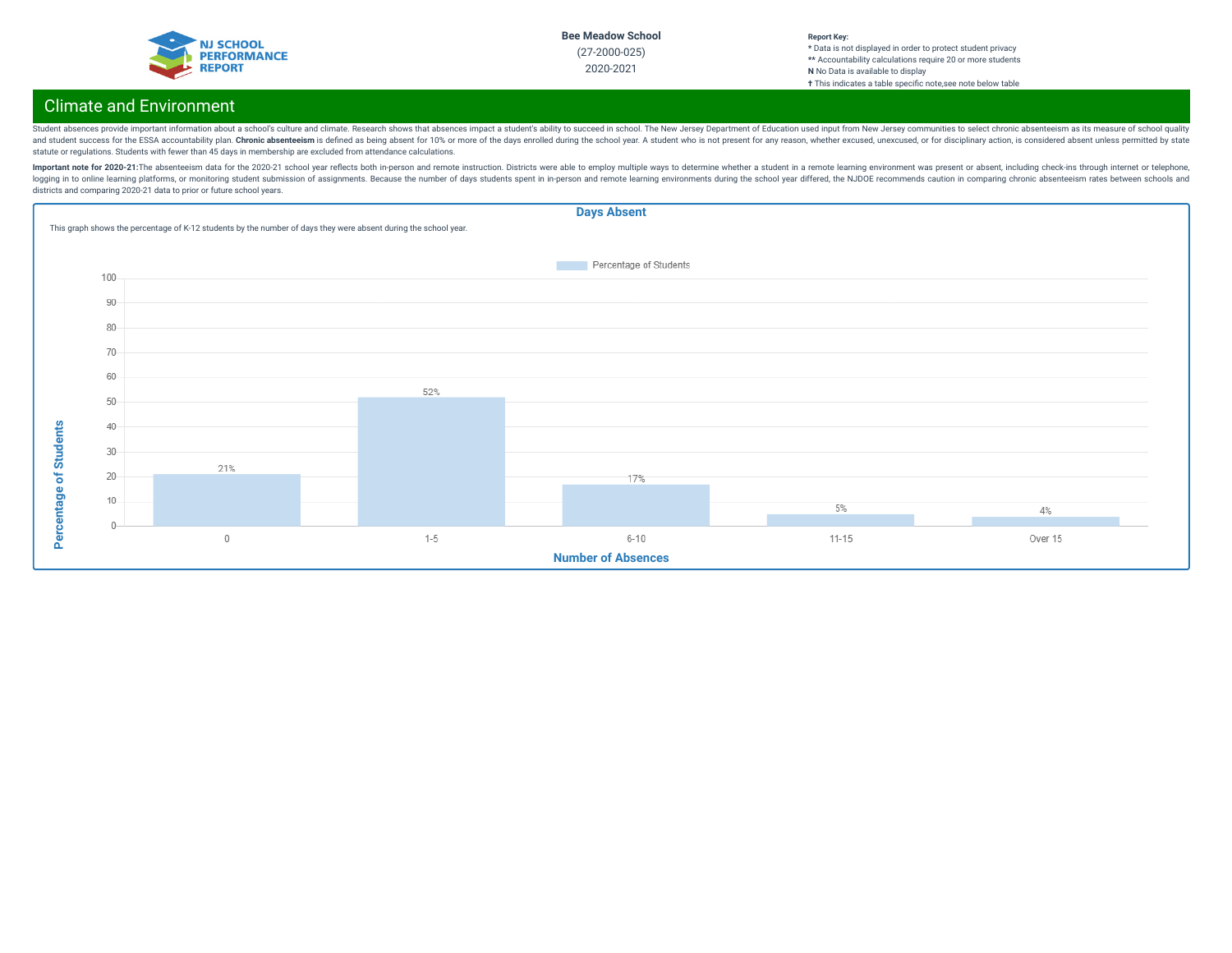

#### **Report Key: \*** Data is not displayed in order to protect student privacy **\*\*** Accountability calculations require 20 or more students **N** No Data is available to display **†** This indicates a table specic note,see note below table

# Climate and Environment

Student absences provide important information about a school's culture and climate. Research shows that absences impact a student's ability to succeed in school. The New Jersey Department of Education used input from New and student success for the ESSA accountability plan. Chronic absenteeism is defined as being absent for 10% or more of the days enrolled during the school year. A student who is not present for any reason, whether excused statute or regulations. Students with fewer than 45 days in membership are excluded from attendance calculations.

Important note for 2020-21:The absenteeism data for the 2020-21 school year reflects both in-person and remote instruction. Districts were able to employ multiple ways to determine whether a student in a remote learning en logging in to online learning platforms, or monitoring student submission of assignments. Because the number of days students spent in in-person and remote learning environments during the school year differed, the NJDOE r districts and comparing 2020-21 data to prior or future school years.

#### **Chronic Absenteeism by Grade** This graph shows the percentage of students by grade level who were chronically absent during the school year. Important note for 2020-21: Because the number of days that students spent in in-person and remote learning environments during the school year differed, state level comparisons are not included in the graph for 2020-21. Percentage of Students 100 90 80 70 60 50 Percentage of Students **Percentage of Students**40 30 20 10% 8%  $10$  $7%$ 6% 2%  $0\%$  $0\%$  $\mathcal{C}$ **PK** KG  $\overline{1}$  $\overline{2}$  $\overline{a}$  $\overline{4}$ 5 **Grade Level**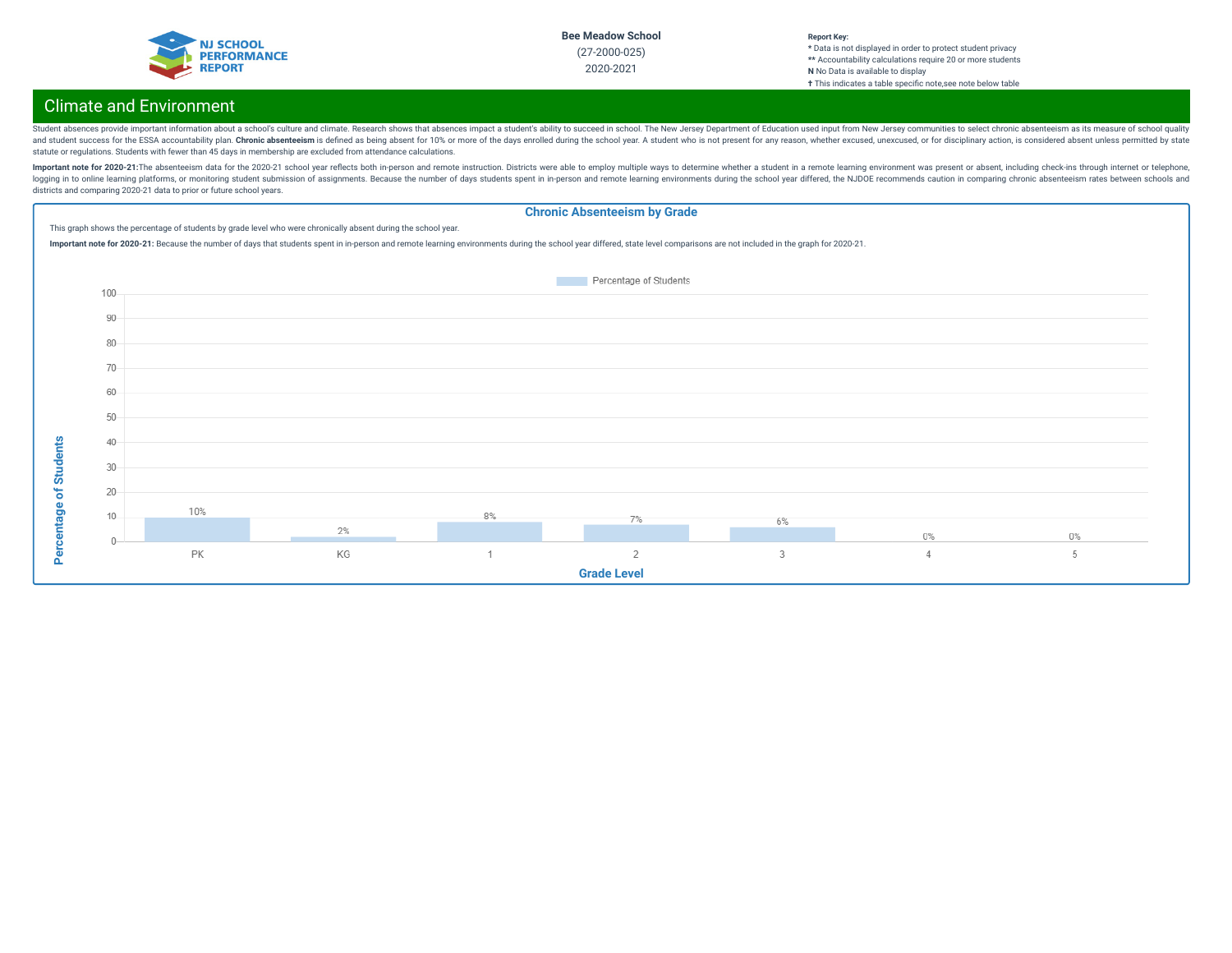

#### **Report Key: \*** Data is not displayed in order to protect student privacy **\*\*** Accountability calculations require 20 or more students **N** No Data is available to display **†** This indicates a table specic note,see note below table

# Climate and Environment

The New Jersey Department of Education migrated to a new reporting system, the Student Safety Data System (SSDS), starting in 2017-18, which includes improved definitions, new reporting fields, and updated guidance for rep inaccurate conclusions in many reporting categories. In addition to the 2018-19 data below, NJDOE is required, under ESSA, to report on the most recent, publicly-available Civil Rights Data Collection (CRDC) data, which ca 2017-2018, the CRDC and the State collection system, EVVRS, did not collect the same data elements. In an effort to better align the State system with the CRDC, the new Student Safety Data System (SSDS) collects all the re the SSDS which will allow LEAs to use the same data for both submissions.

Important note for 2020-21: Due to the COVID-19 pandemic, discipline data for the 2020-21 school year may not be comparable to prior or future school years and NJDOE recomments caution in making comparisons.

### **Violence, Vandalism, HIB, and Substance Offenses**

This table shows the number of incidents reported by type. A single incident may be counted under multiple incident types. The total unique incidents row provides an unduplicated count of incidents. The last row shows the rate of incidents for every 100 students enrolled.

| <b>Incident Type</b>                     | <b>Number of Incidents</b> |
|------------------------------------------|----------------------------|
| Violence                                 | N                          |
| Weapons                                  | N                          |
| Vandalism                                | N                          |
| <b>Substances</b>                        | N                          |
| Harassment, Intimidation, Bullying (HIB) | N                          |
| <b>Total Unique Incidents</b>            | N                          |
| Incidents Per 100 Students Enrolled      | N                          |

### **Police Notifications**

This table shows, by incident type, the number of cases where an incident led to police notification.

| <b>Incident Type</b>                     | <b>Incidents Reported to Police</b> |
|------------------------------------------|-------------------------------------|
| Violence                                 | N                                   |
| Weapons                                  | N                                   |
| Vandalism                                | N                                   |
| Substances                               | N                                   |
| Harassment, Intimidation, Bullying (HIB) | N                                   |
| Other Incidents Leading to Removal       | N                                   |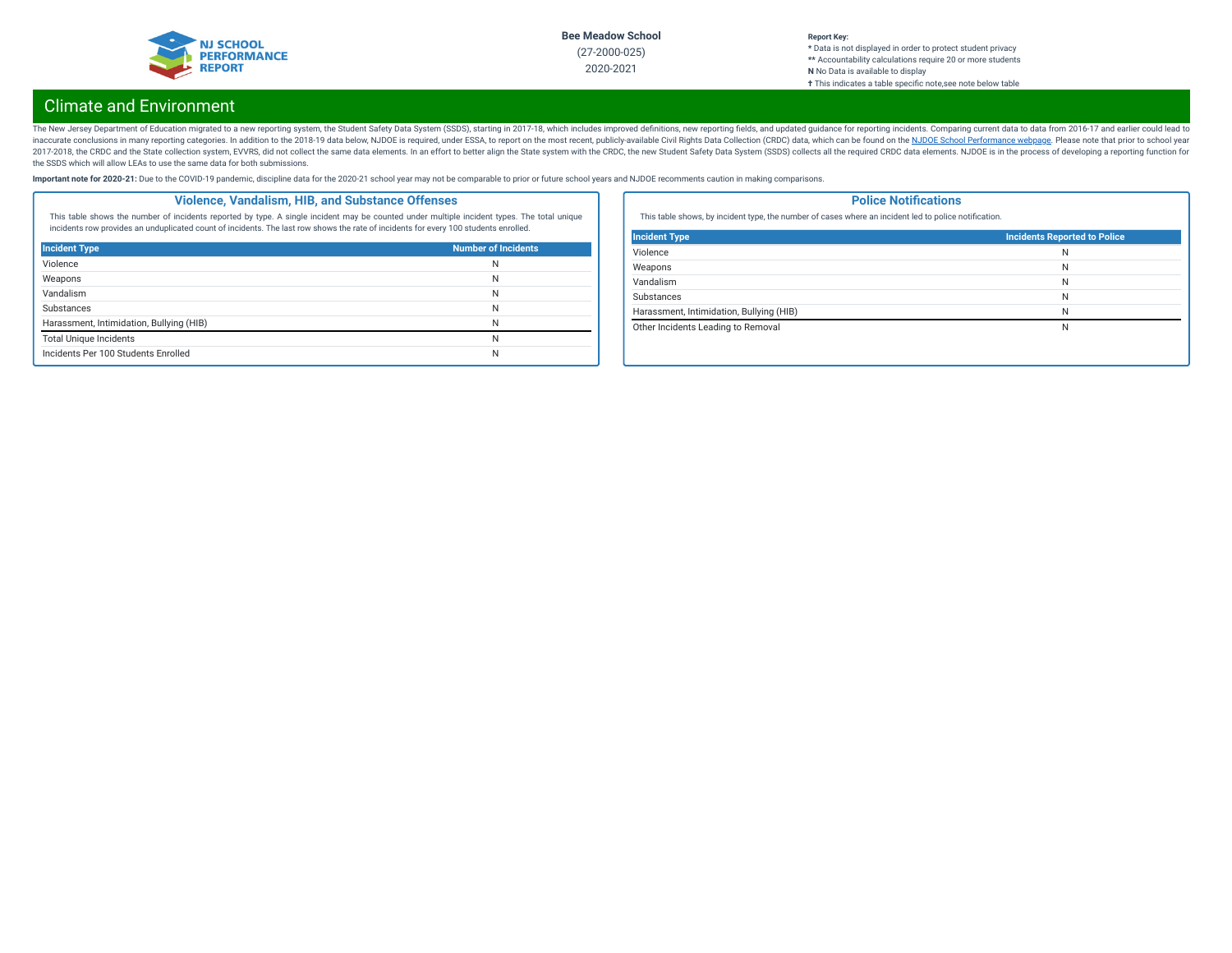

## **Report Key:**

**\*** Data is not displayed in order to protect student privacy **\*\*** Accountability calculations require 20 or more students **N** No Data is available to display **†** This indicates a table specic note,see note below table

# Climate and Environment

The New Jersey Department of Education migrated to a new reporting system, the Student Safety Data System (SSDS), starting in 2017-18, which includes improved definitions, new reporting fields, and updated guidance for rep inaccurate conclusions in many reporting categories. In addition to the 2018-19 data below, NJDOE is required, under ESSA, to report on the most recent, publicly-available Civil Rights Data Collection (CRDC) data, which ca 2017-2018, the CRDC and the State collection system, EVVRS, did not collect the same data elements. In an effort to better align the State system with the CRDC, the new Student Safety Data System (SSDS) collects all the re the SSDS which will allow LEAs to use the same data for both submissions.

Important note for 2020-21: Due to the COVID-19 pandemic, discipline data for the 2020-21 school year may not be comparable to prior or future school years and NJDOE recomments caution in making comparisons.

### **Harassment, Intimidation, and Bullying (HIB) Investigations**

This table shows, by the nature of the incident, the number of alleged and confirmed Harassment, Intimidation, and Bulling (HIB) investigations. The nature of an incident is based on the protected categories listed below, and the nature of a single HIB investigation may include multiple categories. All confirmed incidents must have an identified nature.

| <b>HIB Nature (Protected Category)</b> | <b>HIB Alleged</b> | <b>HIB Confirmed</b> | <b>Total HIB Investigations</b> |
|----------------------------------------|--------------------|----------------------|---------------------------------|
| Race                                   | Ν                  | N                    | N                               |
| Religion                               | N                  | N                    | N                               |
| Ancestry                               | N                  | N                    | N                               |
| Gender                                 | N                  | Ν                    | N                               |
| Sexual Orientation                     | N                  | Ν                    | N                               |
| Disability                             | Ν                  | Ν                    | N                               |
| Other                                  | Ν                  | Ν                    | N                               |
| No Identified Nature                   |                    | N                    | N                               |

The first table shows, by removal type, the number and percentage of students who received disciplinary removals during the school year. Removal types include students receiving one or more in-school suspensions, one or more out-of-school suspensions, one or more suspension of any type, removal to another school or other educational program, expulsion with no further educational services, or arrest. The second table shows the total number of days missed due to out-of-school suspension for all students during the school year.

**Student Disciplinary Removals**

| <b>Removal Type</b>                |   | <b>Number of Students Percent of Students</b> |
|------------------------------------|---|-----------------------------------------------|
| In-School Suspensions              | Ω | 0.0%                                          |
| Out-of-School Suspensions          | 0 | 0.0%                                          |
| Any Suspension                     | 0 | 0.0%                                          |
| Removal to other education program | Ω | 0.0%                                          |
| Expulsion                          | 0 | 0.0%                                          |
| Arrest                             | Ω | 0.0%                                          |

## **School Days Missed due to Out-of-School Suspensions**

N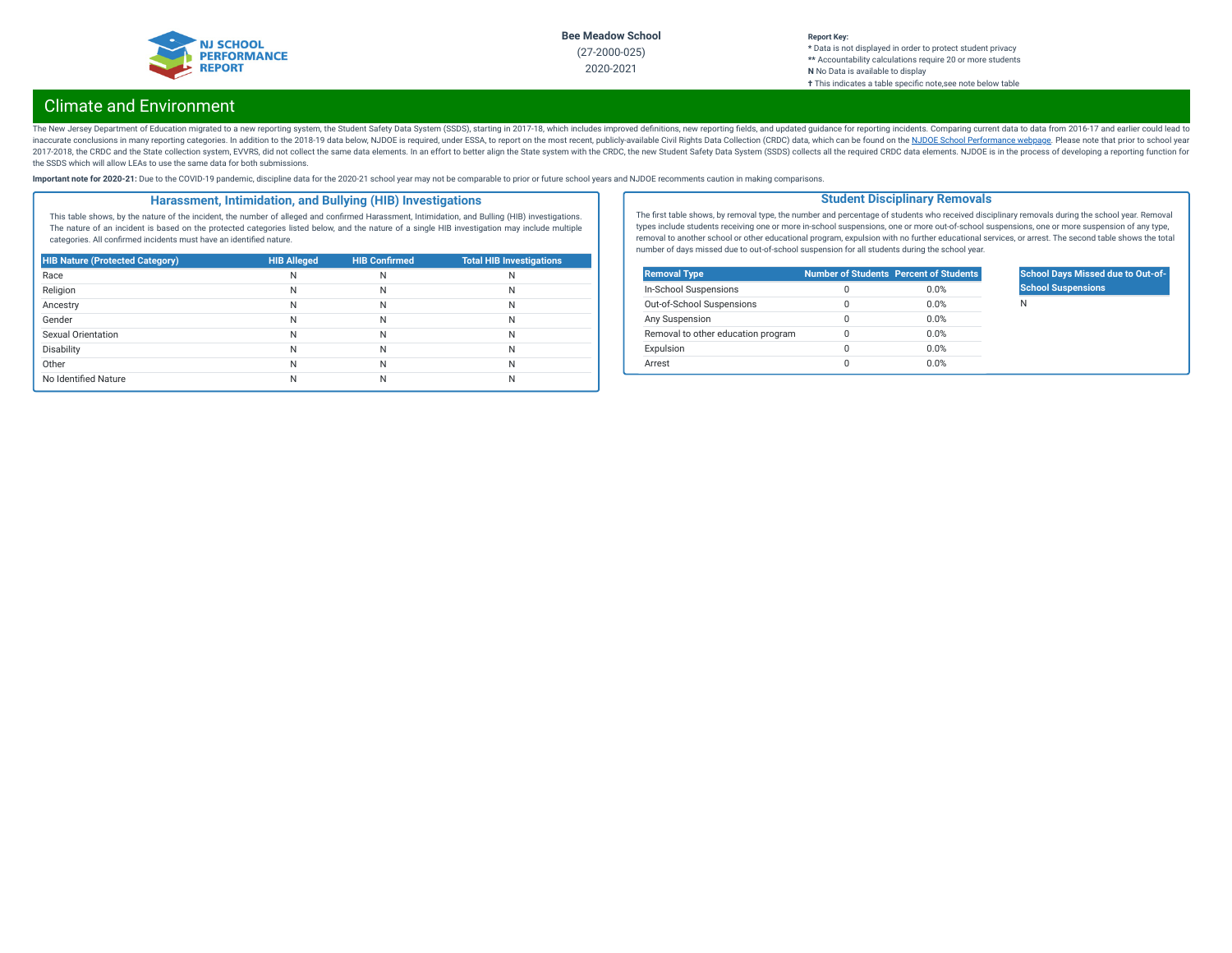

#### **Report Key:**

**\*** Data is not displayed in order to protect student privacy **\*\*** Accountability calculations require 20 or more students **N** No Data is available to display **†** This indicates a table specic note,see note below table

# Climate and Environment

### **School Day**

This table shows the start and end times and length of school day for a typical student at this school. Instructional time is the amount of time that a typical student was engaged in instructional activities under the supervision of a certified teacher. Full time students attend this school for more than half of the school day and shared-time students attend the school for half of the school day or less.

Important note for 2020-21: The start and end times in this table may reflect standard hours for in-person instruction. These hours may have been adjusted due to remote or hybrid instruction schedules.

| <b>Category</b>                  | School          |
|----------------------------------|-----------------|
| <b>Typical Start Time</b>        | 8:45AM          |
| <b>Typical End Time</b>          | $3:05$ PM       |
| Length of School Day             | 6 Hrs. 20 Mins. |
| Full Time - Instructional Time   | 5 Hrs. 30 Mins. |
| Shared Time - Instructional Time | N               |

### **Device Ratios**

This table shows the student to device ratio, which is the number of students in grades PK-12 per device, including devices designated for instruction, testing, and remote learning. Devices are computers such as tablets, iPads, laptops and Chromebooks. The count includes only devices that meet nationally recommended specifications for online testing and digital learning in grades PreK through 12. This information comes from the elective NJTRAx survey and reflects data submitted as of October 2021, therefore data may not be available for all schools. Additionally, schools that have adopted a Bring Your Own Device policy may appear to have a very low student to device ratio due to this policy decision.

**School Year Student to Device Ratio** 2020-2021 1.0:1

## **Student Access to Technology and Internet**

In response to the COVID-19 pandemic, the NJDOE began collecting information on student device types, device owners, and internet [connectivity](https://www.nj.gov/education/schoolperformance/climate/docs/2020-2021%20Opportunity%20to%20Learn%20Data.xlsx) during the 2020-2021 school year. Additional reports about student access to te be found on the NJDOE website.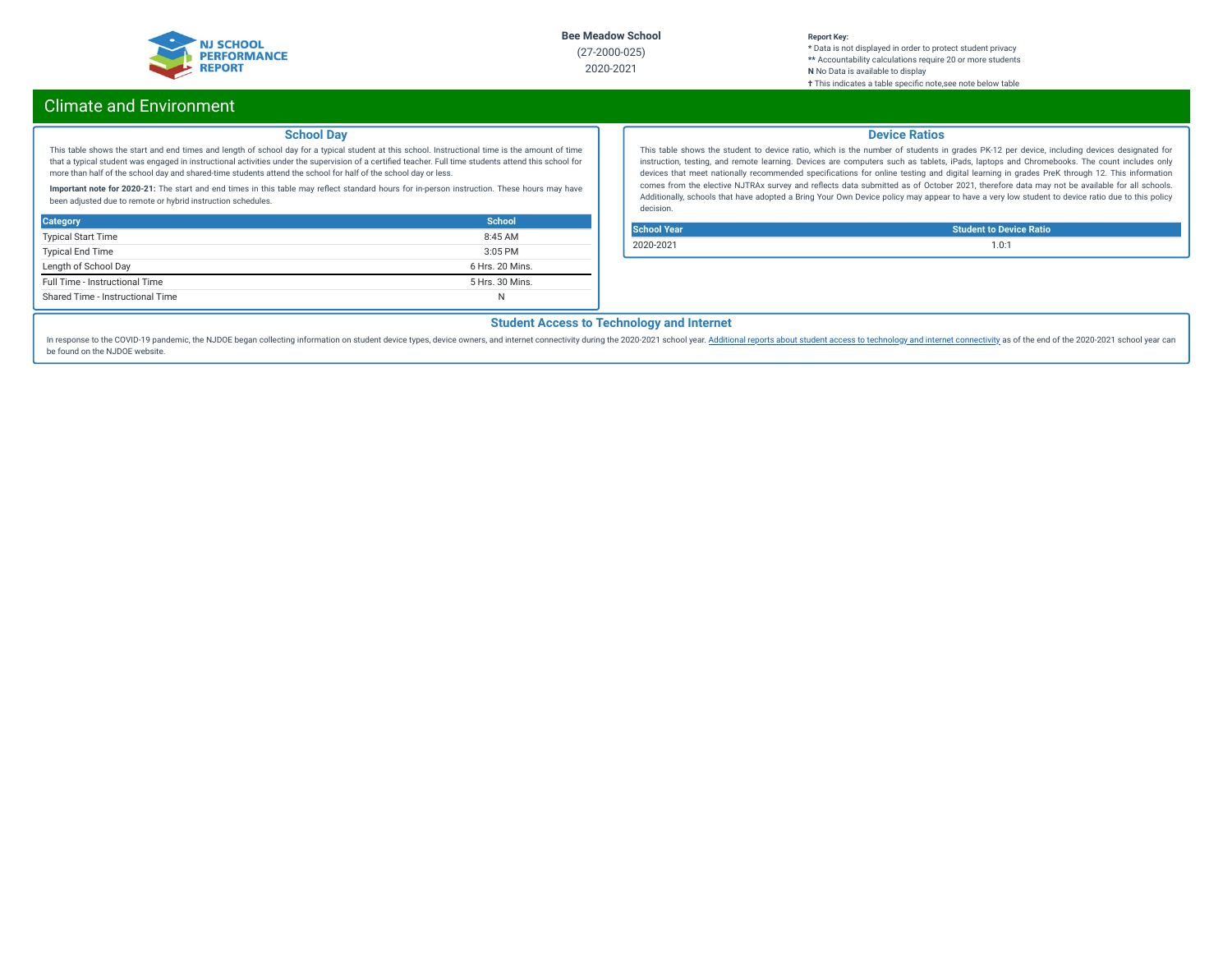

#### **Report Key: \*** Data is not displayed in order to protect student privacy **\*\*** Accountability calculations require 20 or more students **N** No Data is available to display **†** This indicates a table specic note,see note below table

# **Staff**

#### Staff data reflects teachers and administrators reported by districts at the beginning of the school year.

### **Key terms for staff data:**

**Teachers:** All classroom teachers

Administrators: Principals, assistant principals, supervisors, coordinators, directors, and other central-office administrators, as well as superintendents and other district-level administrators

Experience: Experience is based on information submitted by districts on all their staff members. For purposes of this report, the ESSA Educator Equity and federal reporting requirements, NJDOE has defined teachers as "ine tables below report on "experienced" teachers and administrators for federal reporting purposes.

Out-of-Field: A teacher is labeled "out-of-field" if they are potentially teaching outside their area of certification. This could occur if the teacher cannot be found in the NJDOE's certification system, if their job code

## **Teachers – Experience**

This table shows information about the experience of teachers assigned to this school and across the state. No teachers in New Jersey are teaching under emergency or provisional credentials as defined the United States Department of Education. The number of out-offield teachers is the number of teachers who are potentially teaching outside of their area of certification.

| <b>Category</b>                                                           | <b>Teachers in</b><br><b>School</b> | <b>Teachers in</b><br><b>State</b> |
|---------------------------------------------------------------------------|-------------------------------------|------------------------------------|
| <b>Total Number of teachers</b>                                           | 34                                  | 118,311                            |
| Average years experience in public schools                                | 13.9                                | 12.5                               |
| Average years experience in district                                      | 11.6                                | 11.2                               |
| Percentage of Teachers with 4 or more years<br>experience in the district | 82.4%                               | 76.5%                              |
| Number of out-of-field teachers                                           | 0                                   | 2.724                              |

### **Administrators – Experience (District Level)**

This table shows information about the experience of administrators assigned to this district and across the state.

| Category                                                                        | Admin. in<br><b>District</b> | Admin. in<br><b>State</b> |
|---------------------------------------------------------------------------------|------------------------------|---------------------------|
| <b>Total Number of administrators</b>                                           | q                            | 9.580                     |
| Average years experience in public schools                                      | 16.4                         | 16.6                      |
| Average years experience in district                                            | 13.7                         | 127                       |
| Percentage of Administrators with 4 or more years<br>experience in the district | 88.9%                        | 79.3%                     |

### **Staff Counts**

This table shows the number of staff members assigned to the school, district, and state across several staff categories. The staff counts in this table reflect data submitted by districts to NJ SMART and reflect any teachers assigned and are not based on full-time equivalent (FTE). Additionally, some staff members may be assigned to the district only, but work in multiple schools in the district. In these cases, the table may show 0 staff members assigned to the school, even though there are district staff members working in the school.

| <b>Staff Category</b>                  | <b>School: Total Staff</b><br><b>Members</b> | <b>District: Total Staff</b><br><b>Members</b> | <b>State: Total Staff</b><br><b>Members</b> |
|----------------------------------------|----------------------------------------------|------------------------------------------------|---------------------------------------------|
| Teachers                               | 34                                           | 136                                            | 118,311                                     |
| Administrators                         | $\overline{2}$                               | 9                                              | 9.580                                       |
| Librarians/Media<br><b>Specialists</b> |                                              | 4                                              | 1.215                                       |
| <b>Nurses</b>                          | 1                                            | $\overline{4}$                                 | 2.670                                       |
| School Counselors                      | 1                                            | 6                                              | 4.039                                       |
| Child Study Team<br><b>Members</b>     | 3                                            | 6                                              | 5.893                                       |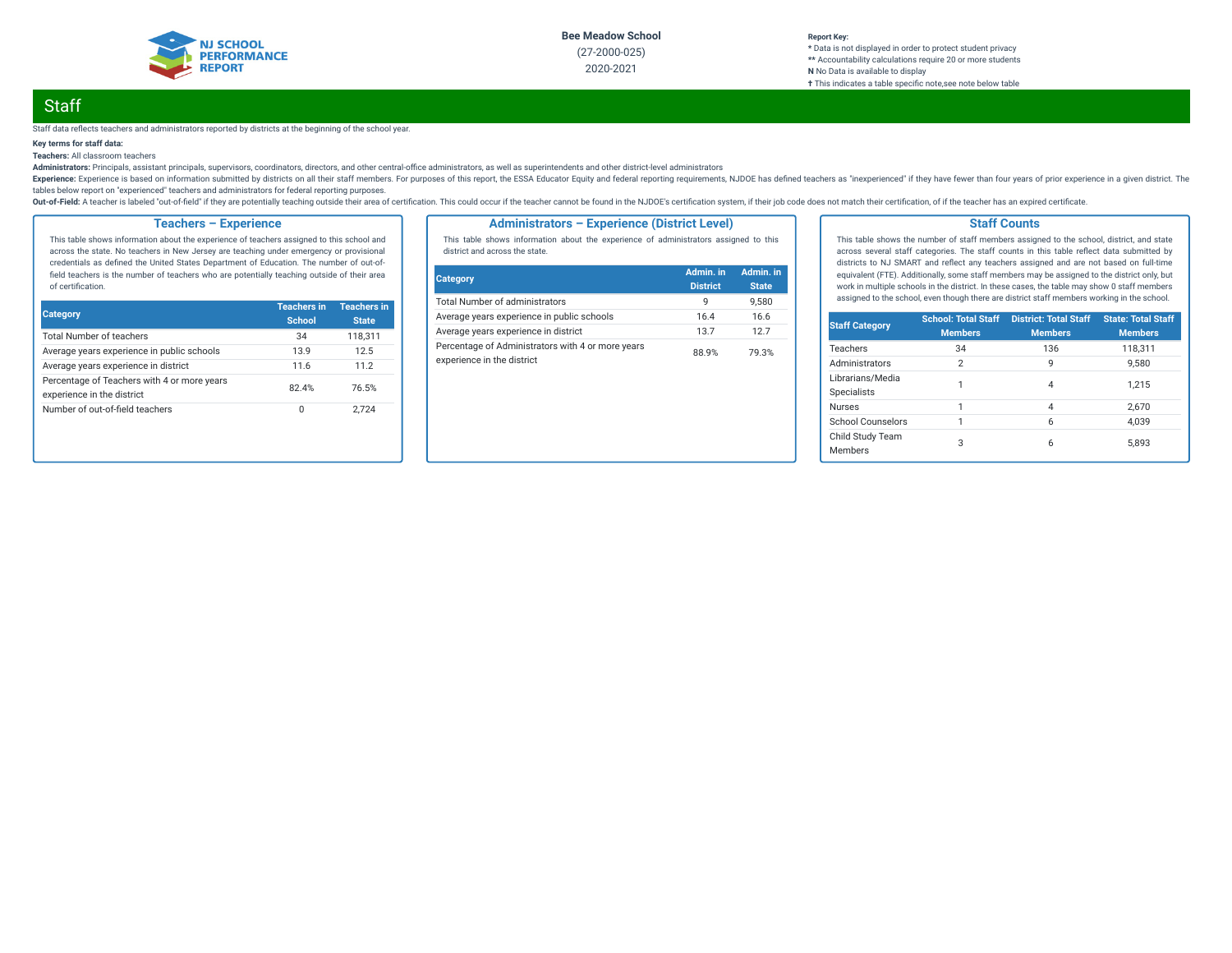

#### **Report Key: \*** Data is not displayed in order to protect student privacy **\*\*** Accountability calculations require 20 or more students **N** No Data is available to display **†** This indicates a table specic note,see note below table

# **Staff**

#### Staff data reflects teachers and administrators reported by districts at the beginning of the school year.

### **Key terms for staff data:**

**Teachers:** All classroom teachers

Administrators: Principals, assistant principals, supervisors, coordinators, directors, and other central-office administrators, as well as superintendents and other district-level administrators

Experience: Experience is based on information submitted by districts on all their staff members. For purposes of this report, the ESSA Educator Equity and federal reporting requirements, NJDOE has defined teachers as "ine tables below report on "experienced" teachers and administrators for federal reporting purposes.

Out-of-Field: A teacher is labeled "out-of-field" if they are potentially teaching outside their area of certification. This could occur if the teacher cannot be found in the NJDOE's certification system, if their job code

### **Student and Staff Ratios**

This table shows ratios of students and staff members in the school and district. The ratios are based on data submitted by districts to NJ SMART and are not based on staff full-time equivalent (FTE).

| Ratio                                      | <b>School Ratio</b> | <b>District Ratio</b> |
|--------------------------------------------|---------------------|-----------------------|
| Students to Teachers                       | 9:1                 | 10:1                  |
| <b>Students to Administrators</b>          | 152:1               | 144:1                 |
| <b>Teachers to Administrators</b>          | 17:1                | 15:1                  |
| Students to Librarians/Media Specialists + | 304:1               | 325:1                 |
| Students to Nurses +                       | 304:1               | 325:1                 |
| Students to Counselors +                   | 304:1               | 217:1                 |
| Students to Child Study Team Members +,++  | 31:1                | 42:1                  |

† In some districts, staff members in these roles who work in multiple schools may be assigned only to the district and not to individual schools. As a result, a School Ratio may show N, but there may be district assigned staff working in the school

†† Child Study Team members include school psychologists, school social workers, and learning disabilities teacher consultants also note that for the ratio compares Students with Disabilities instead of all students.

### **Teachers and Administrators – Demographics**

This table compares the percentage of students, teachers, and administrators by gender and by racial and ethnic group. Note that 2019-20 is the first year that data was collected for nonbinary/undesignated gender and, as a result, the 2019-20 and 2020-21 data may not be a true representation of the student or staff population. Additionally, to protect student privacy, gender percentages for 2019-20 are rounded to the nearest 0.5 and percentages for 2020-21 may show a range, depending on the overall school population size.

| <b>Category</b>                     | <b>Students in School</b> | <b>Teachers in School</b> | <b>Administrators in School</b> | <b>Students in State</b> | <b>Teachers in State</b> | <b>Administrators in State</b> |
|-------------------------------------|---------------------------|---------------------------|---------------------------------|--------------------------|--------------------------|--------------------------------|
| Female                              | 45.0%                     | >90%%                     | $\star$                         | 49.0%                    | 77.0%                    | 56.0%                          |
| Male                                | 55.0%                     | $≤10%$                    | $\star$                         | 51.0%                    | 23.0%                    | 44.0%                          |
| Non-Binary/Undesignated Gender      | $\leq 1\%$                | $≤10%$                    | $^\star$                        | $\leq 1\%$               | $\leq 1\%$               | ≤1%                            |
| White                               | 63.5%                     | 100.0%                    | 100.0%                          | 40.5%                    | 82.9%                    | 76.8%                          |
| Hispanic                            | 13.2%                     | 0.0%                      | 0.0%                            | 31.2%                    | 7.8%                     | 7.6%                           |
| Black or African American           | 0.7%                      | 0.0%                      | 0.0%                            | 15.0%                    | 6.5%                     | 14.0%                          |
| Asian                               | 14.8%                     | 0.0%                      | 0.0%                            | 10.4%                    | 2.2%                     | 1.2%                           |
| American Indian or Alaska Native    | 0.0%                      | 0.0%                      | 0.0%                            | 0.2%                     | 0.2%                     | 0.1%                           |
| Native Hawaiian or Pacific Islander | 0.0%                      | 0.0%                      | 0.0%                            | 0.2%                     | 0.1%                     | 0.1%                           |
| Two or More Races                   | 7.9%                      | 0.0%                      | 0.0%                            | 2.6%                     | 0.2%                     | 0.2%                           |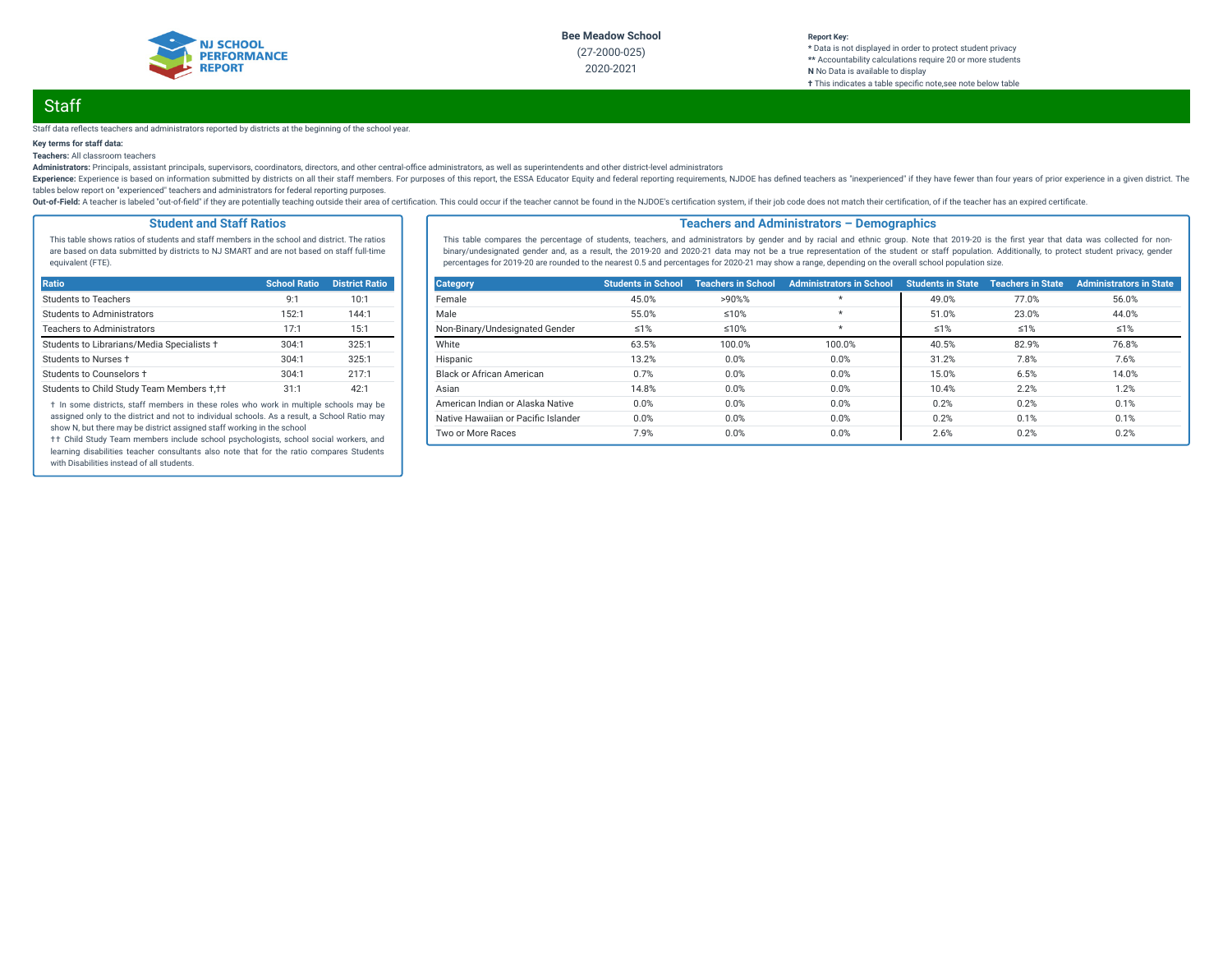

#### **Report Key: \*** Data is not displayed in order to protect student privacy **\*\*** Accountability calculations require 20 or more students **N** No Data is available to display **†** This indicates a table specic note,see note below table

# **Staff**

#### Staff data reflects teachers and administrators reported by districts at the beginning of the school year.

## **Key terms for staff data:**

### **Teachers:** All classroom teachers

Administrators: Principals, assistant principals, supervisors, coordinators, directors, and other central-office administrators, as well as superintendents and other district-level administrators

Experience: Experience is based on information submitted by districts on all their staff members. For purposes of this report, the ESSA Educator Equity and federal reporting requirements, NJDOE has defined teachers as "ine tables below report on "experienced" teachers and administrators for federal reporting purposes.

Out-of-Field: A teacher is labeled "out-of-field" if they are potentially teaching outside their area of certification. This could occur if the teacher cannot be found in the NJDOE's certification system, if their job code



### **Teachers and Administrators - One-Year Retention (District Level)**

This table shows the percentage of teachers and administrators assigned to this district in 2019-20 that were still assigned to this district in 2020-21. Staff who were not retained may have changed districts or no longer work for the state (including retirements).

| Job Type                                      | <b>District</b> | <b>State</b> |
|-----------------------------------------------|-----------------|--------------|
| 2019-20 Teachers: Same district 2020-21       | 95.5%           | 91.5%        |
| 2019-20 Administrators: Same district 2020-21 | 100.0%          | 89 7%        |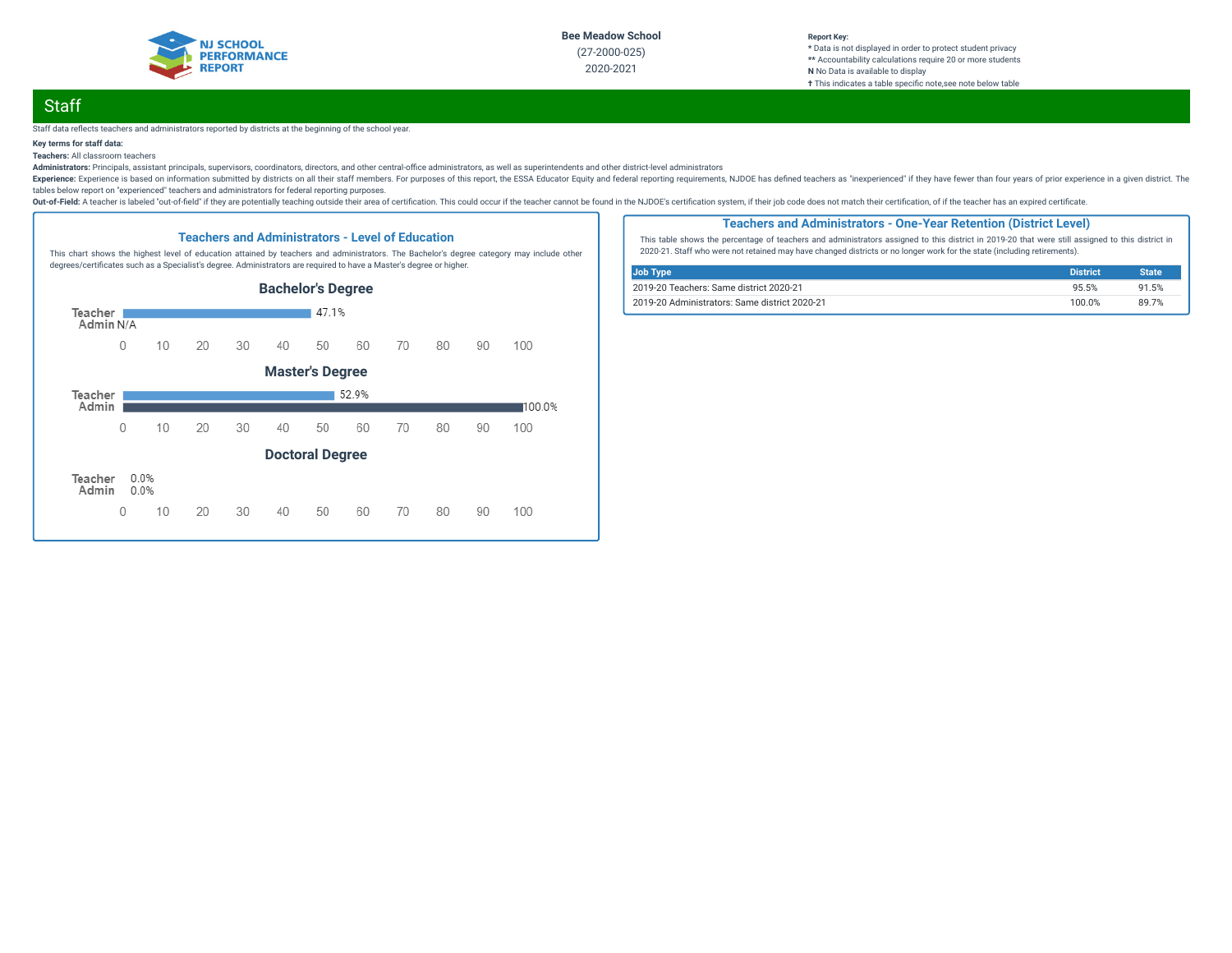

### **Report Key: \*** Data is not displayed in order to protect student privacy **\*\*** Accountability calculations require 20 or more students **N** No Data is available to display **†** This indicates a table specific note, see note below table

# **Staff**

Staff data reflects teachers and administrators reported by districts at the beginning of the school year.

## **Key terms for staff data:**

**Teachers:** All classroom teachers

Administrators: Principals, assistant principals, supervisors, coordinators, directors, and other central-office administrators, as well as superintendents and other district-level administrators

Experience: Experience is based on information submitted by districts on all their staff members. For purposes of this report, the ESSA Educator Equity and federal reporting requirements, NJDOE has defined teachers as "ine tables below report on "experienced" teachers and administrators for federal reporting purposes.

Out-of-Field: A teacher is labeled "out-of-field" if they are potentially teaching outside their area of certification. This could occur if the teacher cannot be found in the NJDOE's certification system, if their job code

### **Teachers by Subject Area**

This table shows the counts of teachers by subject area with gender breakdown, experience, and level of education. The staff counts in this table reflect staff assignments as submitted by districts to NJ SMART and reflect some teachers may teach in multiple subject areas and may be counted more than once in this table or they may only be counted in their primary subject area. Additionally, in many elementary schools teachers are not assigne Specific) category and not in the other subject areas, but that does not mean those subjects are not being taught in the school. Special Education and Bilingual teachers are generally assigned to a subject area and also ei subject areas.

| <b>Subject Area</b>                       | <b>Total Number of</b><br><b>Teachers</b> | $\%$<br><b>Female Male</b> | $\%$         | % Non-binary or<br><b>Undesignated Gender</b> | %      | %<br><b>White Hispanic</b> | % Black or African<br>American | $\%$<br>Asian | % Native Hawaiian,<br><b>Pacific Islander</b> | % American Indian or<br><b>Native American</b> | % Two or<br><b>More Races</b> | % 4 or more years<br>experience in the district | % Bachelor's<br><b>Degree(Highest Degree)</b> | % Master's<br><b>Degree</b> (Highest<br>Degree) |
|-------------------------------------------|-------------------------------------------|----------------------------|--------------|-----------------------------------------------|--------|----------------------------|--------------------------------|---------------|-----------------------------------------------|------------------------------------------------|-------------------------------|-------------------------------------------------|-----------------------------------------------|-------------------------------------------------|
| <b>Elementary Not Subject</b><br>Specific | 25                                        | $>80\%$ % $\leq 20\%$      |              | ≤20%                                          | 100.0% | 0.0%                       | 0.0%                           | 0.0%          | 0.0%                                          | 0.0%                                           | 84.0%                         | 52.0%                                           | 48.0%                                         | 0.0%                                            |
| English/Language<br>Arts/Literacy         | $\mathbf{0}$                              | N                          | $\mathsf{N}$ | N                                             | N      | N                          | N                              | $\mathsf{N}$  | ${\sf N}$                                     | ${\sf N}$                                      | $\mathsf{N}$                  | N                                               | N                                             | ${\sf N}$                                       |
| English Speakers or<br>Other Languages    |                                           | $\star$                    | $\star$      | $\star$                                       | 100.0% | 0.0%                       | 0.0%                           | 0.0%          | 0.0%                                          | 0.0%                                           | 100.0%                        | 0.0%                                            | 100.0%                                        | 0.0%                                            |
| Mathematics                               | $\mathbf{0}$                              | N                          | N            | N                                             | N      | N                          | N.                             | N             | ${\sf N}$                                     | N                                              | N                             | N                                               | N                                             | N                                               |
| Science                                   | $\Omega$                                  | N                          | N            | N                                             | N      | N                          | N                              | $\mathsf{N}$  | ${\sf N}$                                     | ${\sf N}$                                      | N                             | N                                               | ${\sf N}$                                     | N                                               |
| Social Studies/History                    | $\Omega$                                  | N                          | N            | N                                             | N      | N                          | N                              | N             | $\mathsf{N}$                                  | $\mathsf{N}$                                   | $\mathsf{N}$                  | N                                               | $\mathsf{N}$                                  | $\mathsf{N}$                                    |
| World Language                            |                                           | $\star$                    | $\star$      | $\star$                                       | 100.0% | 0.0%                       | 0.0%                           | 0.0%          | 0.0%                                          | 0.0%                                           | 0.0%                          | 0.0%                                            | 100.0%                                        | 0.0%                                            |
| Visual and Performing<br>Arts             | $\mathcal{S}$                             | $\star$                    | $\star$      | $\star$                                       | 100.0% | 0.0%                       | 0.0%                           | 0.0%          | 0.0%                                          | 0.0%                                           | 66.7%                         | 66.7%                                           | 33.3%                                         | 0.0%                                            |
| Health/Physical<br>Education              |                                           | $\star$                    | $\star$      | $\star$                                       | 100.0% | 0.0%                       | 0.0%                           | 0.0%          | 0.0%                                          | 0.0%                                           | 100.0%                        | 0.0%                                            | 100.0%                                        | 0.0%                                            |
| Family & Consumer<br>Sciences             | $\mathbf{0}$                              | N                          | $\mathsf{N}$ | N                                             | N      | N                          | N.                             | $\mathsf{N}$  | $\mathsf{N}$                                  | $\mathsf{N}$                                   | N                             | N                                               | N                                             | $\mathsf{N}$                                    |
| <b>Financial Literacy</b>                 | $\mathbf{0}$                              | N                          | N            | N                                             | N      | N                          | N.                             | N             | $\mathsf{N}$                                  | $\mathsf{N}$                                   | N                             | N                                               | $\mathsf{N}$                                  | $\mathsf{N}$                                    |
| <b>Business</b>                           | $\Omega$                                  | N                          | $\mathsf{N}$ | N                                             | N      | N                          | N                              | $\mathsf{N}$  | ${\sf N}$                                     | $\mathsf N$                                    | $\mathsf{N}$                  | N                                               | N                                             | N                                               |
| Computer Science/IT                       | $\mathbf 0$                               | N                          | N            | N                                             | N      | N                          | N                              | $\mathsf{N}$  | N                                             | $\mathsf{N}$                                   | N                             | N                                               | N                                             | N                                               |
| <b>Industrial Arts</b>                    | $\Omega$                                  | N                          | N            | N                                             | N      | N                          | N                              | N             | $\mathsf{N}$                                  | $\mathsf{N}$                                   | $\mathsf{N}$                  | N                                               | $\mathsf{N}$                                  | $\mathsf{N}$                                    |
| <b>Career and Technical</b><br>Education  | 0                                         | N                          | N            | N                                             | N      | N                          | N                              | N             | N                                             | N                                              | N                             | N                                               | N                                             | N                                               |
| <b>Special Education</b>                  | $\overline{7}$                            | $\star$                    | $\star$      | $\star$                                       | 100.0% | 0.0%                       | 0.0%                           | 0.0%          | 0.0%                                          | 0.0%                                           | 100.0%                        | 42.9%                                           | 57.1%                                         | 0.0%                                            |
| Bilingual                                 | $\mathbf 0$                               | N                          | ${\sf N}$    | $\mathsf{N}$                                  | N      | N                          | N                              | $\mathsf{N}$  | ${\sf N}$                                     | $\mathsf N$                                    | N                             | N                                               | $\mathsf{N}$                                  | N                                               |
|                                           |                                           |                            |              |                                               |        |                            |                                |               |                                               |                                                |                               |                                                 |                                               |                                                 |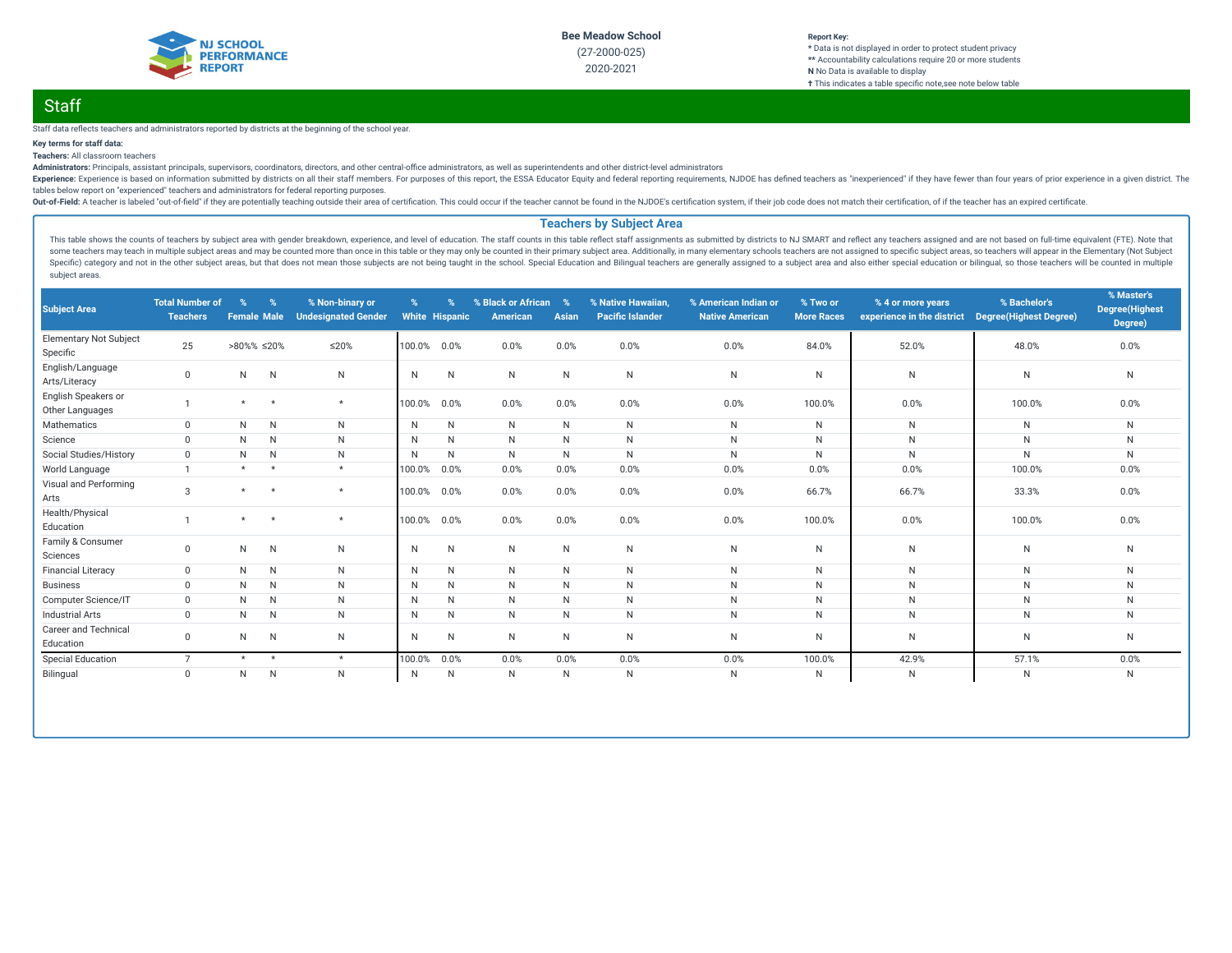

#### **Report Key: \*** Data is not displayed in order to protect student privacy **\*\*** Accountability calculations require 20 or more students **N** No Data is available to display **†** This indicates a table specific note, see note below table

# Per-Pupil Expenditures

## **Per-Pupil Expenditures by Source**

The link below produces a spreadsheet listing all school-level summaries of the most recently available expenses for regular and special education students taught at schools by district across the state. The amounts shown operations and maintenance, and extra-curricular activities.

For more information regarding this spreadsheet please refer to the guidance for school level reporting, which is available on the NJDOE webpage ESSA School Level Reporting [Information](https://www.nj.gov/education/finance/fp/af/essa.shtml). More in-depth information about dist and the [Comprehensive](https://www.nj.gov/education/finance/fp/cafr/search/) Annual Financial Report (CAFR) and Auditor Management Reports (AMRs).

Please be aware that the total district expenditures represented in these reports are taken from audited district financial data, but the subsequent allocation of these resources to specific schools is not audited or other questions about the assignment (or lack of assignment) of school-level amounts, please contact the district for additional information.

#### Link to District Summary of [2020-21 School-Level](https://homeroom4.doe.state.nj.us/audsum/PpeReport?&did=2000&fileformat=html&reportname=PERFORMREPORT&fy=21) Per Pupil Expenditures by Source

An option to download all [school-level](https://homeroom4.doe.state.nj.us/audsum/PpeReport?&did=9999&fileformat=html&reportname=PERFORMREPORT&fy=21) summaries by district in one spreadsheet is also available. However, because districts have flexibility in how certain costs are allocated to individual schools, school-level costs sh

| <b>Hanover Twp</b>                                 | Federal | <b>State &amp; Local</b> | <b>Total</b> | ADE**   |
|----------------------------------------------------|---------|--------------------------|--------------|---------|
| School Level Expenditures Not Assigned to a School | Ś4      | \$5,339                  | \$5,343      | 1,295.3 |
| District Level Central Expenditures                |         | \$3,018                  | \$3,018      | 1,295.3 |
| Bee Meadow School                                  | \$415   | \$13,819                 | \$14,234     | 297.3   |
| Memorial Junior School                             | \$206   | \$10,698                 | \$10,904     | 464.2   |
| Mountview Road School                              | \$336   | \$10,276                 | \$10,612     | 283.6   |
| Salem Drive School                                 | \$382   | \$10,713                 | \$11,095     | 250.1   |
|                                                    |         |                          |              |         |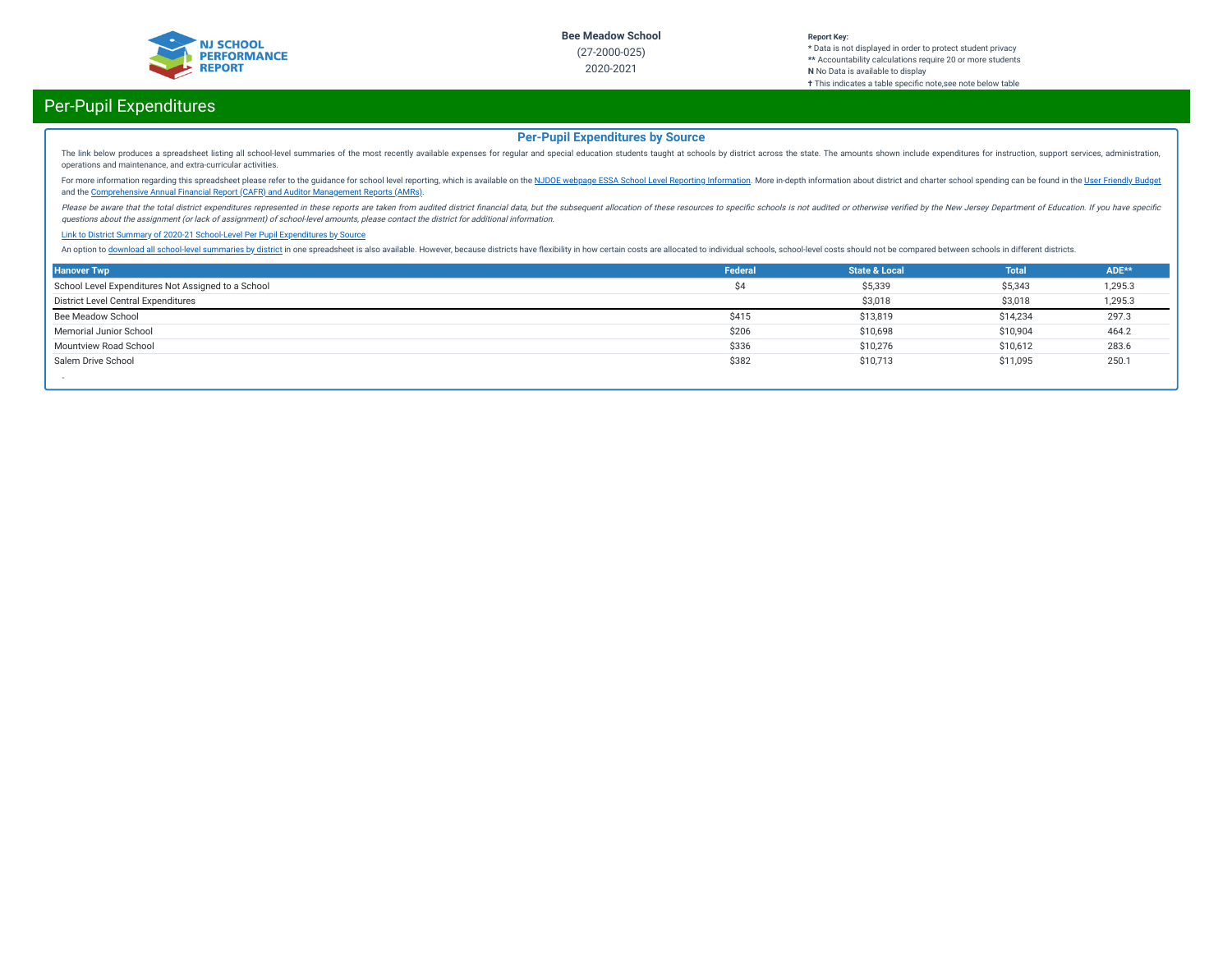

# 2020-2021

#### **Report Key: \*** Data is not displayed in order to protect student privacy **\*\*** Accountability calculations require 20 or more students **N** No Data is available to display **†** This indicates a table specific note, see note below table

# Accountability

New Jersey's Every Student Succeeds Act (ESSA) Accountability System New Jersey's school accountability system identifies schools that are in need of comprehensive and targeted support as required by the Every Student Succ identify schools in the following four federal categories every three years:

- **Comprehensive Support and Improvement (CSI): Overall Low Performing:**
	- Schools with a summative score in the bottom 5% of Title I schools.
- **Comprehensive Support and Improvement (CSI): Low Graduation Rate:** High schools with a four-year graduation rate of 67% or less
- **Additional Targeted Support and Improvement: Low Performing Student Group (ATSI):**
- Schools with one or more student group with a summative score that would be in the bottom 5% of Title I schools
- **Comprehensive Support and Improvement (CSI): Chronically Low Performing:**
	- o Title I schools identified as Additional Targeted Support and Improvement; Low Performing Student Group (ATSI) that are identified for three or more consecutive years, i.e. ATSI schools that do not meet exit criteria.
	- The NJDOE has not yet identified schools in this category as no ATSI schools have been in status for three or more years.

Annually, NJDOE will identify schools in the following federal category:

- **Targeted Support and Improvement: Consistently Underperforming Student Group (TSI):**
	- schools with one or more student groups that missed annual targets or standards for all indicators for two years in a row

#### For purposes of ESSA accountability, only schools and student groups with data for 20 or more students are included in calculations.

For more information about New Jersey's accountability system, how indicator and summative scores were calculated, how federal accountability status is determined, and [statewide](https://www.state.nj.us/education/title1/accountability/progress/19/2018-19%20Statewide%20Progress%20toward%20Long-Term%20Goals.pdf) progress toward long-term goals, see these a

Important Note for 2020-2021: Due to the COVID-19 pandemic, New Jersey received waivers from the United States Department of Education (USED) in both [March](https://oese.ed.gov/files/2021/03/nj-acct-waiver-response-1.pdf) 2020 and March 2021 that waived accountability-related requirement 2020-2021 school years. These waivers removed the requirements to:

- Calculate indicator scores and summative scores for the 2019-2020 and 2020-2021 school years;
- Measure progress toward long-term goals and measures of interim progress for accountability indicators for the 2019-2020 and 2020-2021 school years; and
- Identify schools for comprehensive and targeted support and improvement during the 2020-2021 and 2021-2022 school years (based on 2019-2020 and 2020-2021 data, respectively).

As a result of these waivers, any school that was identified for comprehensive or targeted support and improvement during the 2019-2020 school year will retain the same status for the 2021-2022 and 2022-2023 school years a

For the categories that are identified every three vears, the last identification occurred in the 2018-2019 school year (based on 2017-2018 data) and the next identification was scheduled for the 2021-2022 school year (bas the 2022-2023 school year (based on 2021-2022 data) and all currently identied schools will be eligible to exit status at the end of the 2022-2023 school year.

For the annual identification of schools for Targeted Support and Improvement: Consistently Underperforming Student Group, no schools will be identified during the 2020-2021 or 2021-2022 school year as a result of these wa

The 2020-2021 Accountability Indicator Scores and Summative Ratings and Accountability Summary by Student Group tables will not be included in the report for 2020-2021 as these tables include indicator scores, summative sc March 2020 waiver.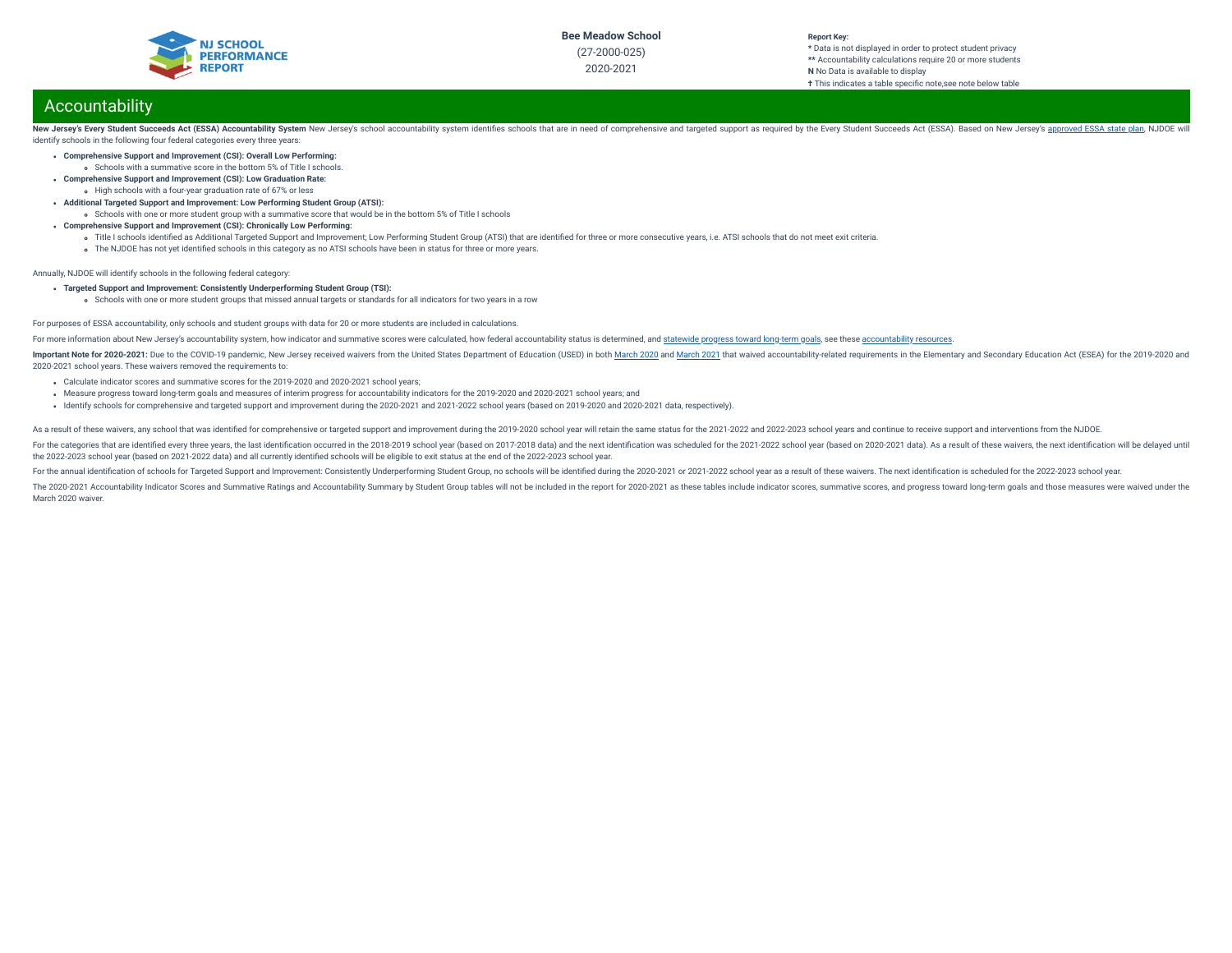

#### **Report Key: \*** Data is not displayed in order to protect student privacy **\*\*** Accountability calculations require 20 or more students **N** No Data is available to display **†** This indicates a table specic note,see note below table

# Accountability

## **ESSA Accountability Status**

The table below provides the school's federal school status for the 2022-23 school year, the category (or reason) for identication, the year the school is eligible to exit status, and, if applicable, the student groups identied for support. For additional information, the NJDOE ESSA [Accountability](https://www.state.nj.us/education/title1/accountability/progress/20/) webpage includes a list of all schools requiring [comprehensive](https://www.state.nj.us/education/title1/accountability/progress/19/CAP%20Comprehensive_Targeted_Schools.xlsx) or targeted support and improvement with the amount of School Improvement Aid (SIA) funds received and information on exit [criteria](https://www.state.nj.us/education/title1/accountability/progress/20/ESSAExitCriteriaDocument.pdf) for identified schools.

| Status for 2022-23 School Year                                   | Not in Status |
|------------------------------------------------------------------|---------------|
| <b>Category of Identification</b>                                | n/a           |
| <b>Year Eligible to Exit Status</b>                              | n/a           |
| <b>Student Group Status: White</b>                               |               |
| <b>Student Group Status: Hispanic</b>                            |               |
| Student Group Status: Black or African American                  |               |
| Student Group Status: Asian, Pacific Islander, Native Hawaiian   |               |
| Student Group Status: American Indian or Alaska Native           |               |
| <b>Student Group Status: Two or More Races</b>                   |               |
| <b>Student Group Status: Economically Disadvantaged Students</b> |               |
| <b>Student Group Status: Students with Disabilities</b>          |               |
| <b>Student Group Status: English Learners</b>                    |               |

† This ag is used if a school is identied for Comprehensive Support and Improvement, but one or more student groups met criteria for Targeted Support and Improvement.

## **ESSA Accountability Progress**

The table below shows performance on each of New Jersey's ESSA accountability indicators for the last three years. ELA and Math Proficiency represent the percentage of students that met or exceeded expectations on statewide assessments (NJSLA or DLM). ELA and Math Growth represent the median student growth percentile. Four- and fiveyear graduation rates represent the adjusted cohort graduation rates. Progress toward English Language Proficiency shows the percentage of English Learners who demonstrated the expected amount of growth on the ACCESS for ELLs 2.0 Assessment for English Language proficiency. Chronic absenteeism represents the percentage of students that were absent for 10% or more of the days enrolled during the school year.

**Important Note for 2020-21:** The NJDOE received federal waivers that waived certain assessment and accountabilityrelated requirements for the 2019-20 and 2020-21 school years. As a result, proficiency, growth, and progress toward English language proficiency data is not available for 2019-20 or 2020-21 and chronic absenteeism data is not available for 2019-20.

| <b>ESSA Acountability Indicator</b>                                                                                                                         | 2018-19 | 2019-20 | 2020-21 |
|-------------------------------------------------------------------------------------------------------------------------------------------------------------|---------|---------|---------|
| <b>ELA Proficiency</b>                                                                                                                                      | 65.2%   |         |         |
| <b>Math Proficiency</b>                                                                                                                                     | 54.8%   |         |         |
| ELA Growth                                                                                                                                                  | 61      |         |         |
| Math Growth                                                                                                                                                 | 48      |         |         |
| 4-Year Graduation Rate+                                                                                                                                     |         |         |         |
| 5-Year Graduation Rate+                                                                                                                                     |         |         |         |
| Progress toward English Language Proficiency                                                                                                                | 66.7%   |         |         |
| Chronic Absenteeism                                                                                                                                         | 5.6%    |         | 3.9%    |
| † This table shows the most recent graduation rate for reference, but accountability calculations for a given year use<br>the prior year's graduation rate. |         |         |         |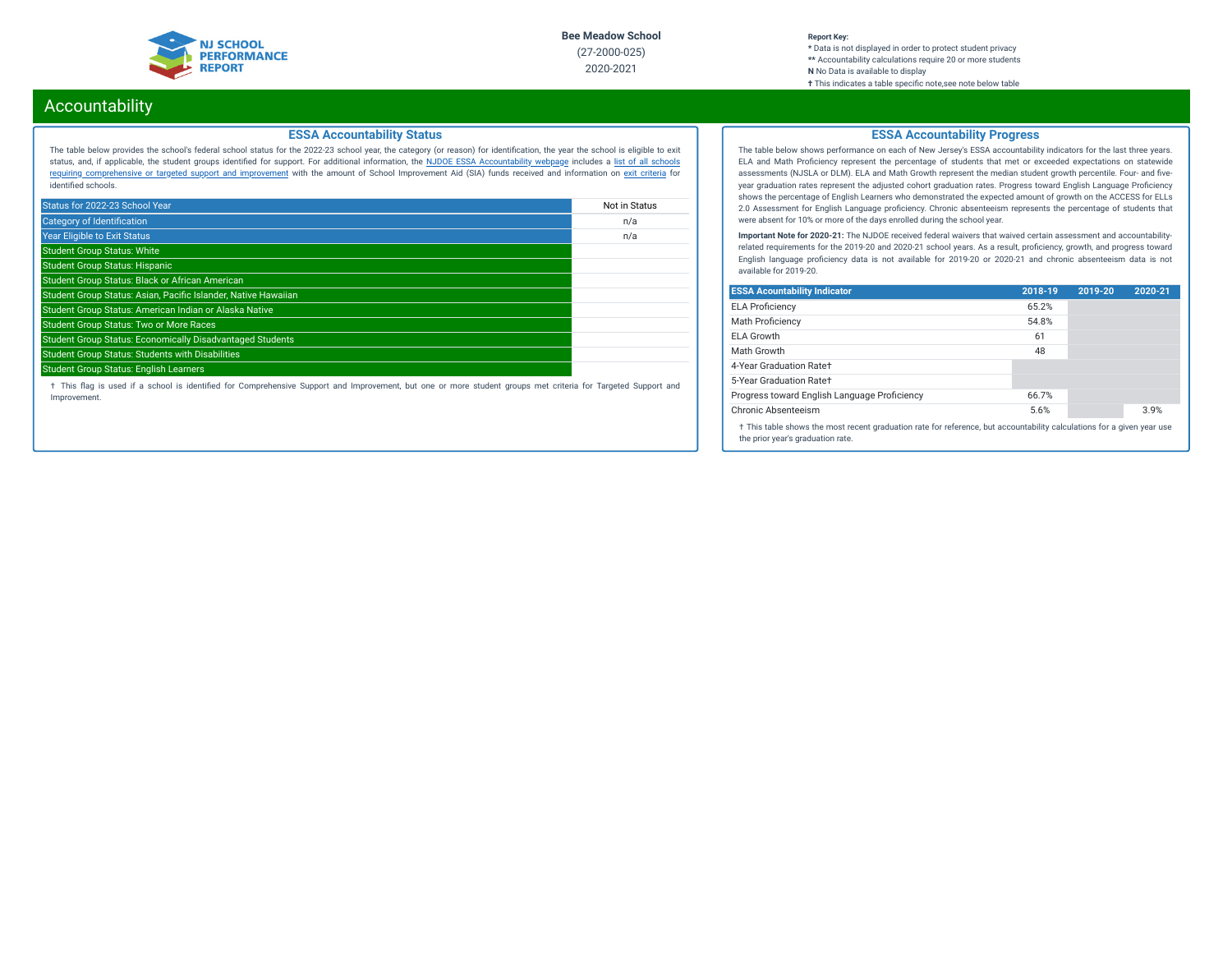

#### **Report Key: \*** Data is not displayed in order to protect student privacy **\*\*** Accountability calculations require 20 or more students **N** No Data is available to display **†** This indicates a table specic note,see note below table

# Narrative

| there are questions about the information provided in the narrative section, please contact the school or district directly. | This section allows schools and districts to share highlights, achievements, and other important information about programs, activities, and services that are offered in their own words. Please note that the narrative is o                                                                                                                                                                                                                    |
|------------------------------------------------------------------------------------------------------------------------------|---------------------------------------------------------------------------------------------------------------------------------------------------------------------------------------------------------------------------------------------------------------------------------------------------------------------------------------------------------------------------------------------------------------------------------------------------|
| <b>Highlights:</b>                                                                                                           | . BMS received "Common Sense" School recognition for teaching digital citizenship, providing safe and innovative spaces for students to use technology for learning and life.<br>- After school enrichment classes are offered to all grade levels. Coding and humanoid robots are part of our K-5 technology instruction<br>• Curriculum includes various digital learning resources to enhance instruction across all areas of our curriculium. |
| <b>Awards, Recognition, Accomplishments:</b>                                                                                 | Bee Meadow School was recognized as a "Common Sense" School for their efforts in teaching digital citizenship to young people, engaging the<br>community, and supporting educators using technology for learning.                                                                                                                                                                                                                                 |
| <b>Clubs and Activities:</b>                                                                                                 | Afterschool clubs and activities are offered throughout the year at every grade level. Classes are led by our certified teachers and focus on a variety of<br>differing topics in STEAM areas. Students in grades 3-5 participate in the Perennial Math competition. Through our PACT Program (Gifted & Talented),<br>students participate in local learning competitions with other districts.                                                   |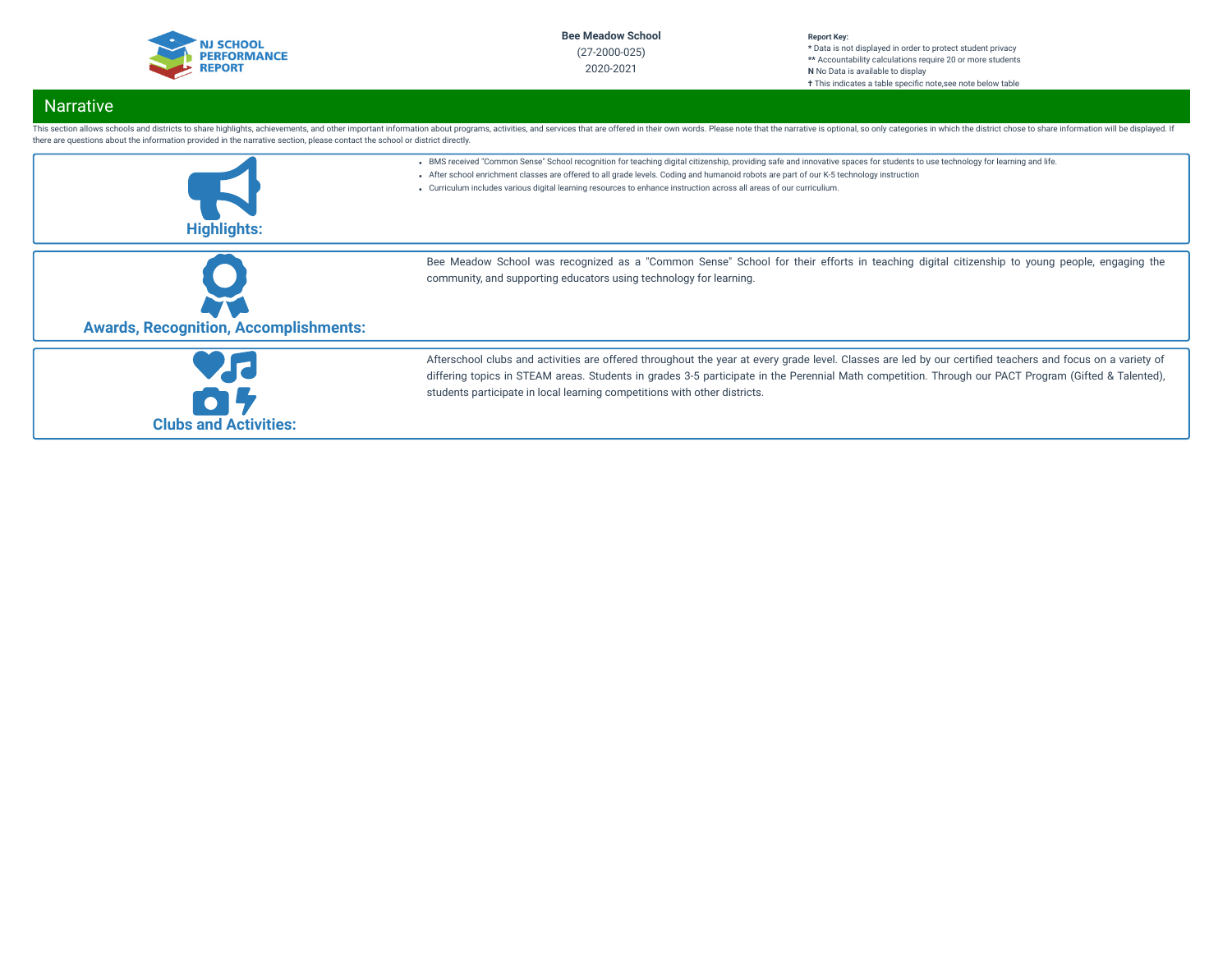

#### **Report Key: \*** Data is not displayed in order to protect student privacy **\*\*** Accountability calculations require 20 or more students **N** No Data is available to display **†** This indicates a table specific note, see note below table

# Narrative

This section allows schools and districts to share highlights, achievements, and other important information about programs, activities, and services that are offered in their own words. Please note that the narrative is o there are questions about the information provided in the narrative section, please contact the school or district directly.

| <b>Before and After School Programs:</b> | Bee Meadow School offers families before care via the HTSACC Early Birds Program and after care via the HTSACC After Care Program.                                                                                                                                                                                                                                                                                                                                                                                                                        |
|------------------------------------------|-----------------------------------------------------------------------------------------------------------------------------------------------------------------------------------------------------------------------------------------------------------------------------------------------------------------------------------------------------------------------------------------------------------------------------------------------------------------------------------------------------------------------------------------------------------|
| <b>Staff and Professional Learning:</b>  | In-house professional development is provided to our teachers through the Hanover Township Educator Academy. Grade level and subject<br>area/department meetings occur monthly to increase collaboration across the district and analyze student data to help improve instruction and enhance<br>our curriculium. Teachers select outside professional development that aligns to their Professional Development Plan. District professional development<br>days throughout the year target specific learning for groups and align to our district goals. |
| <b>Student Supports and Services:</b>    | ELL services are provided daily to acquire English language proficiency. Students with disabilities have individual goals addressed through their IEPs.<br>Struggling general education student needs are addressed through our Basic Skills Program. The Intervention and Referral Services Team identify and<br>offer tiered level of supports for students having difficulty with academics as well as social, emotional, and behavioral development. Daily guidance<br>counselor support is available for all of our students.                        |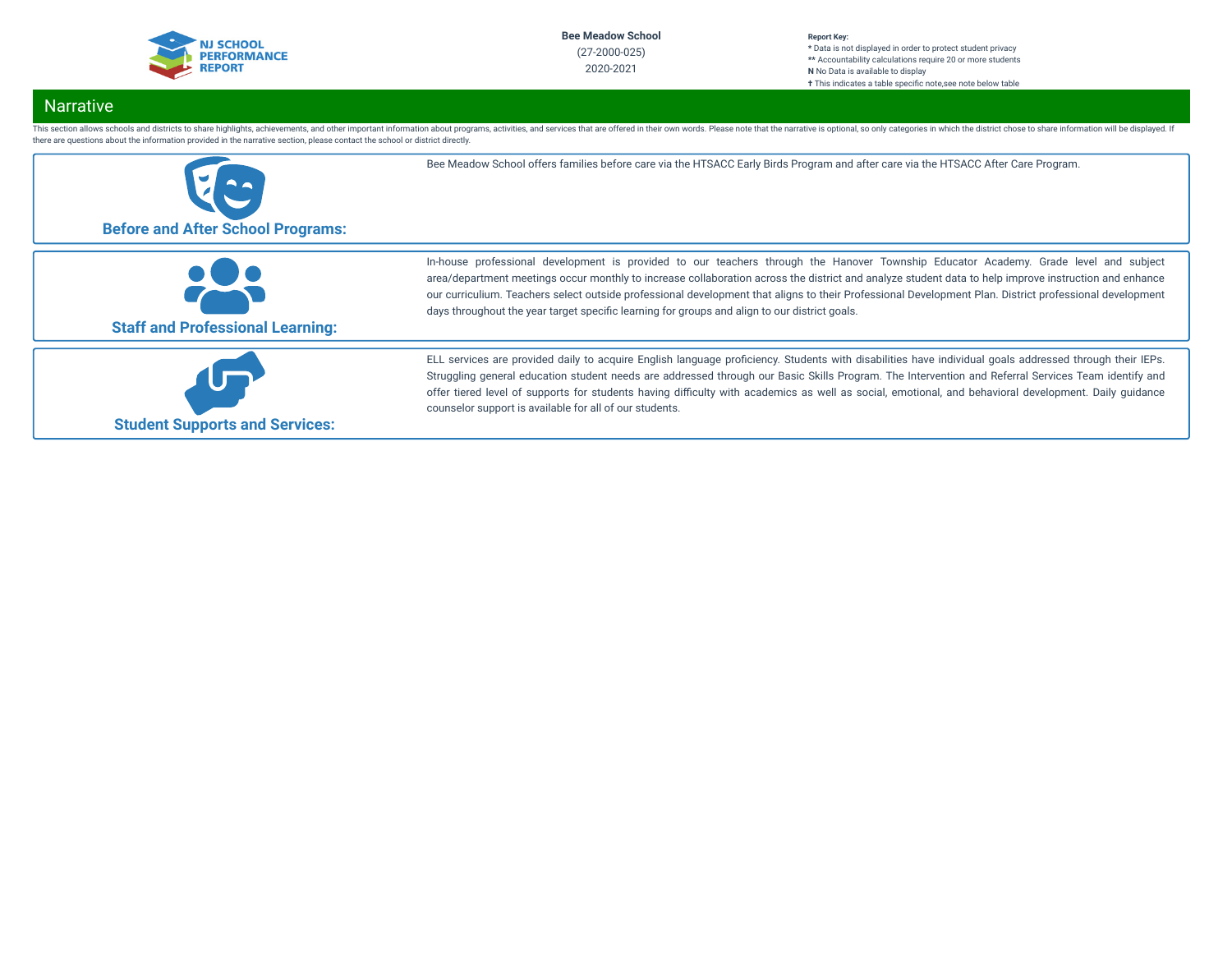

#### **Report Key: \*** Data is not displayed in order to protect student privacy **\*\*** Accountability calculations require 20 or more students **N** No Data is available to display **†** This indicates a table specific note, see note below table

# **Narrative**

This section allows schools and districts to share highlights, achievements, and other important information about programs, activities, and services that are offered in their own words. Please note that the narrative is o there are questions about the information provided in the narrative section, please contact the school or district directly.



Active PTA provides school and family events to enhance school programs including cultural arts, presentations, family involvement events and regular meetings and communication. Partnerships with local businesses to support student learning and curriculum initiatives. Service projects that support the larger community. Parents are invited to grade level performances, school concerts and special instructional fairs.

# **Parent and Community Involvement:**



Is a Climate Survey Used: Yes; Who is surveyed: Students, Parents, Administrators, Teachers. All school stakeholders are surveyed annually and the results are reviewed and analyzed by the School Safety and Climate Team, building administration, staff, PTA's, etc.